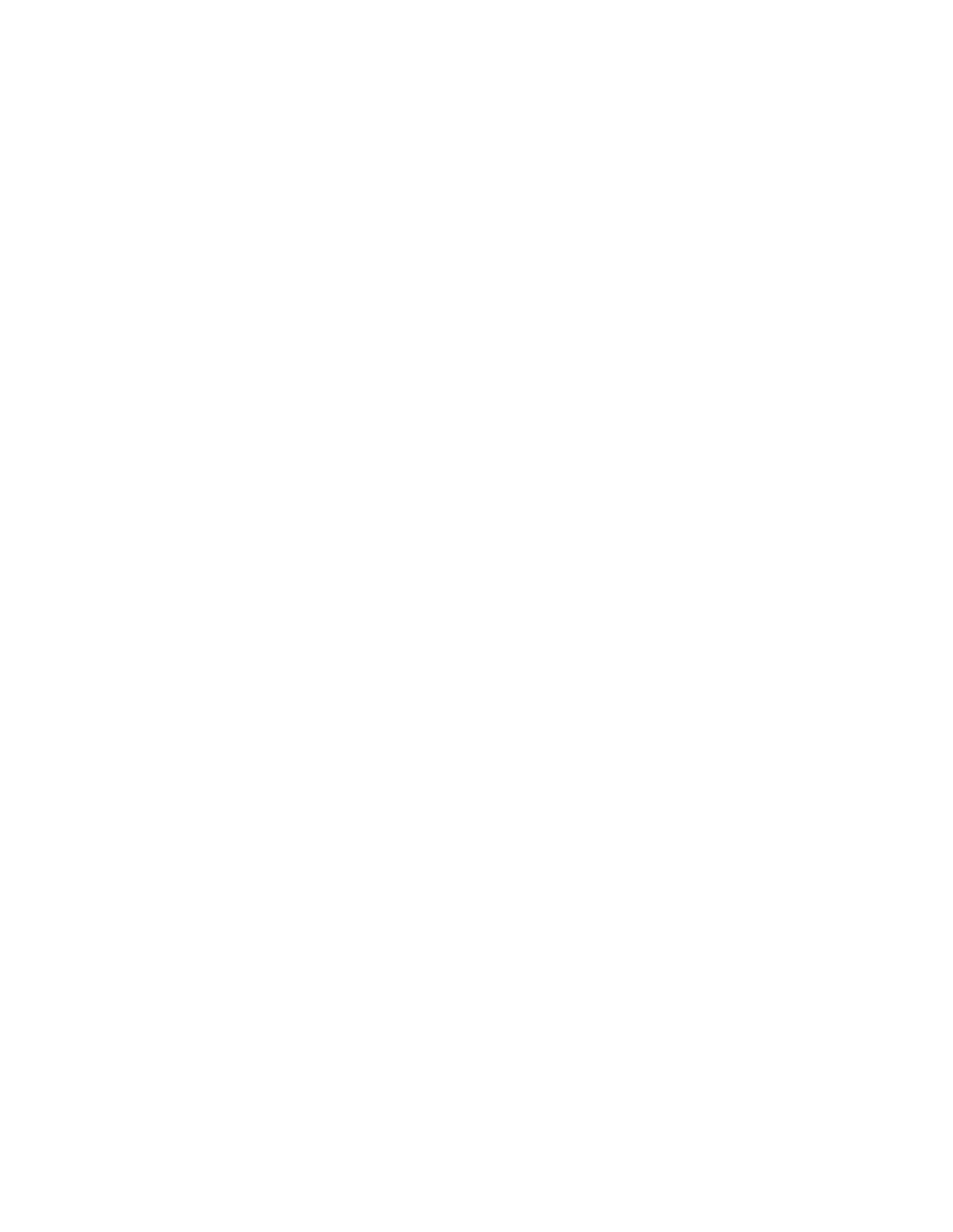## **Contents**

| Matters requiring urgent attention of the incoming Minister 4 |
|---------------------------------------------------------------|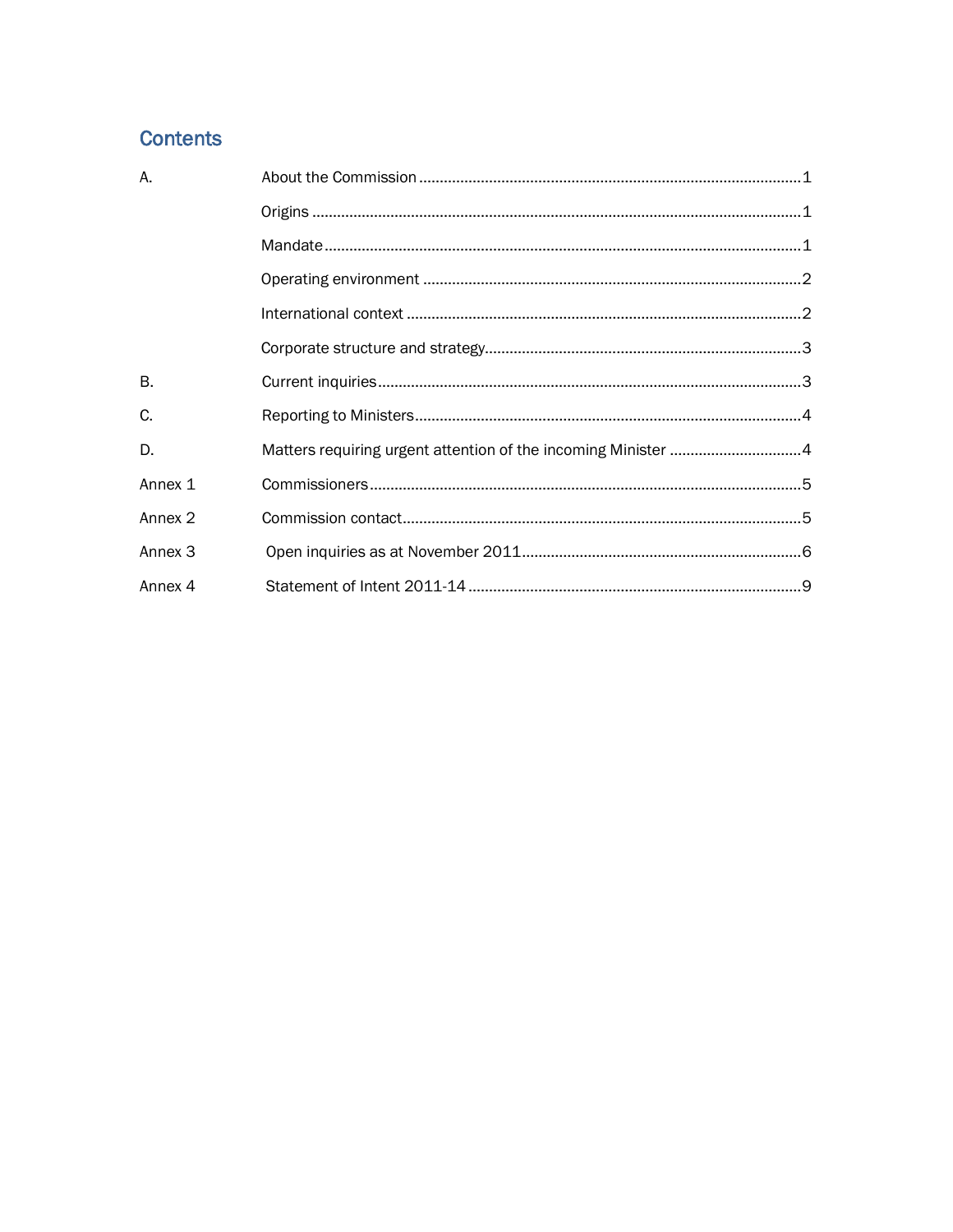## <span id="page-3-0"></span>A. About the Commission

#### <span id="page-3-1"></span>**Origins**

The Transport Accident Investigation Commission (the *Commission*) was established by the Transport Accident Investigation Commission Act 1990 (the *TAIC Act*) to achieve greater compliance by New Zealand with the Convention on International Civil Aviation (*ICAO Convention*), particularly Annex 13 which relates to safety focused accident investigations. The Commission was given the power to inquire into rail accidents in 1992, and three years later its mandate was further extended to inquire into marine accidents to support New Zealand's obligations as a member of the International Maritime Organisation and the International Convention for the Safety of Life at Sea (SOLAS). The International Maritime Organisation developed a Maritime Casualty Investigation Code, which requires maritime accidents and incidents to be investigated by an independent investigative agency for the purpose of preventing further accidents and incidents rather than for apportioning blame or liability.

#### <span id="page-3-2"></span>**Mandate**

 $\overline{a}$ 

The TAIC Act established the Commission as a standing Commission of inquiry with all the powers conferred by the Commissions of Inquiry Act 1908 except in relation to costs. It is also an independent Crown entity under the Crown Entities Act 2004.

The key elements of the Commission's legislative mandate are:

- *Purpose:* The Commission's principle purpose is to determine the circumstances and causes of aviation, rail and maritime accidents and incidents to avoid reoccurrences and not to ascribe blame1.
- *Functions:* The Commission's principal function is to investigate aviation, rail and maritime accidents and incidents<sup>2</sup>. To that end, it must in the case of each accident and incident:
	- $\circ$  decide whether to investigate<sup>3</sup>. The Commission must do so if it believes that an accident or incident has significant implications for transport safety or would allow it to make recommendations that would improve transport safety;
	- $\circ$  co-ordinate and direct the investigations it initiates and decide which other parties (if any) should be involved in its investigations<sup>4</sup>; and
	- $\circ$  publish its findings and recommendations the Commission has recommendatory powers only.
- *Powers*. The Commission has broad investigative powers under the TAIC Act, including the power of entry and inspection<sup>5</sup>, and the power to seize, remove and protect evidence<sup>6</sup>. It also has wide powers under the Commissions of Inquiry Act, including the power to require a person to produce any papers, documents, records or things<sup>7</sup> or to summons any person to appear before its Commissioners<sup>8</sup>. These requirements are mandatory.

<sup>1</sup> Section 4 of the Transport Accident Investigation Commission Act.

<sup>2</sup> Sections 2 and 8 of the Transport Accident Investigation Commission Act.

<sup>3</sup> Section 13 of the Transport Accident Investigation Commission Act 1990.

<sup>4</sup> Section 14 of the Transport Accident Investigation Commission Act 1990.

<sup>5</sup> Section 12 of the Transport Accident Investigation Commission Act 1990.

<sup>6</sup> Section 12 of the Transport Accident Investigation Commission Act 1990.

<sup>7</sup> Section 4C of the Commissions of Inquiry Act 1908.

<sup>8</sup> Section 4D of the Commissions of Inquiry Act 1908.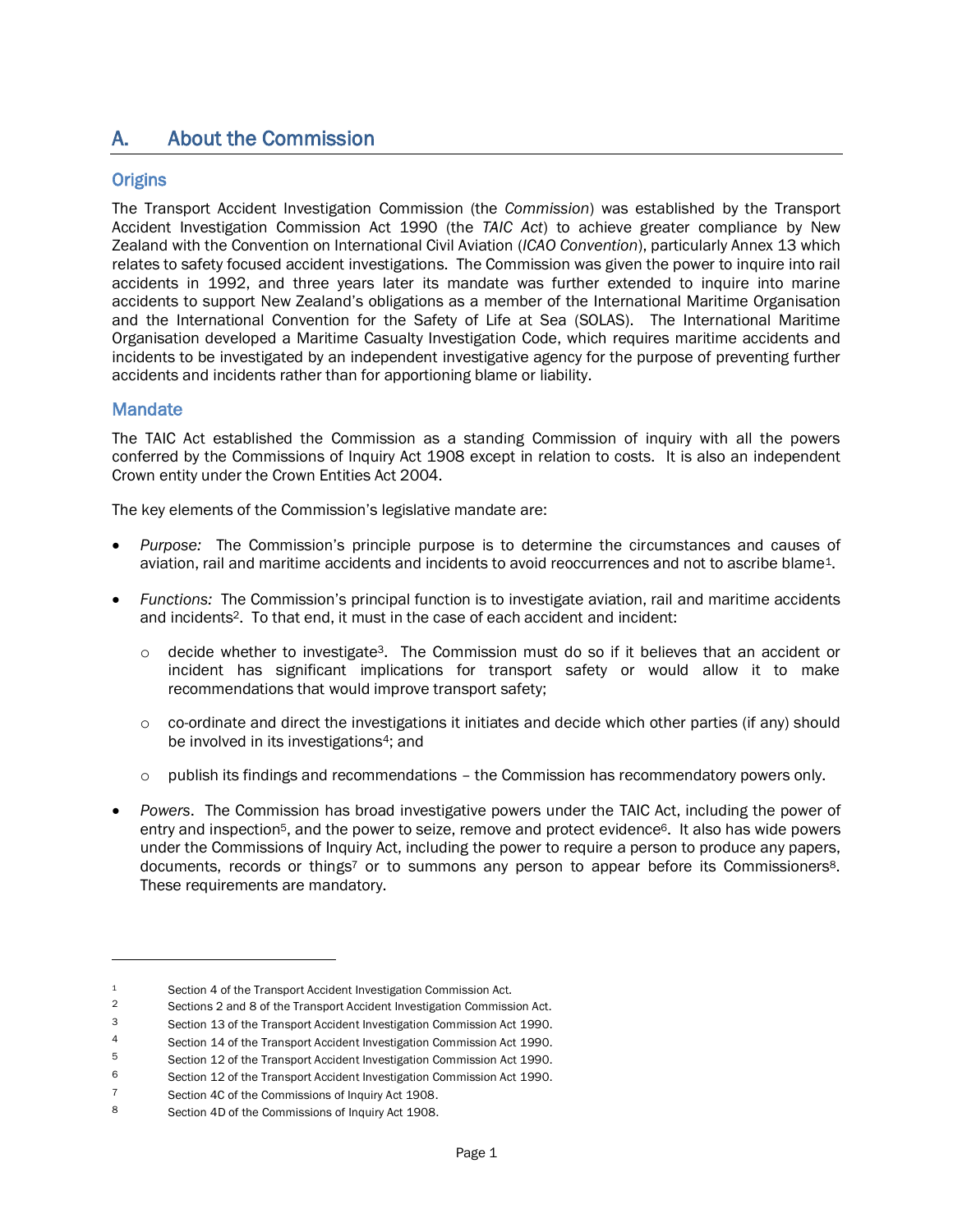In deciding whether to open an inquiry the Commission applies a logic guide to ensure proper consideration of factors which might inform a preliminary assessment about whether any particular accident or incident, or the investigation of it, has potential significant implications for transport safety. If the Commission decides not to investigate an accident or incident, it must advise the relevant safety authority9. The Minister of Transport may direct the Commission to investigate an accident or incident which the Commission has otherwise decided not to investigate<sup>10</sup>.

#### <span id="page-4-0"></span>Operating environment

The Commission operates alongside transport safety authorities (the regulators<sup>11</sup>), which may also investigate transport accidents and incidents. Often their focus is to determine whether or not compliance with the regulatory regime has occurred and, if not, to establish whether sanctions should be applied or sought. Their investigation may also have a safety dimension although they will generally not cover this ground when the Commission has opened an inquiry into the same event. The Commission's inquiries often include examining the regulatory environment and its performance or contribution to an occurrence or issue.

Coroners also have an interest in transport accidents that result in fatalities. The New Zealand Police often investigate on behalf of the Coroner, and Occupational Health and Safety Inspectors may also be involved in certain circumstances. On occasion the Police may also pursue a criminal inquiry. They may also investigate road accidents and incidents but unless these involve rail infrastructure or a train there is no overlap with the Commission's mandate.

It is, therefore, possible that upwards of three parties may pursue an investigation for differing purposes following a single-mode transport accident or incident.

#### <span id="page-4-1"></span>International context

 $\overline{a}$ 

The Commission is part of a global network of transport accident investigation bodies prepared to meet their States' obligations to conduct investigations consistent with international requirements. This includes investigating qualifying accidents or incidents occurring within New Zealand's 12 nautical mile limit, as well as in or above international waters in the case of a New Zealand registered aircraft or ship. The Commission may also support an international agency's investigation of an event with a New Zealand connection.

New Zealand, as an island State with a small population and few near neighbours, relies on access to other accident investigation management systems to ensure sufficient practices and capabilities to handle significant events. Also, as with other jurisdictions, it is recognised that for bigger accident events no one State necessarily has the investigative resources to manage its own response efficiently. Cooperating with international investigatory bodies, therefore, allows the Commission to participate in overseas investigations in which there is a New Zealand interest, and gives the Commission access to international expertise and resources, as well as provides benchmarking and development opportunities. Our investigators may be called upon to assist in other countries, and we in turn may call for help when required. The Commission has assisted with several investigations in the Pacific, as a component of Ministry of Foreign Affairs and Trade-led support.

<sup>9</sup> Section 10 of the Transport Accident Investigation Commission Act 1990.

<sup>10</sup> Section 13 of the Transport Accident Investigation Commission Act 1990.<br>11 Maritime New Zealand, the Civil Aviation Authority and the New Zealand T

Maritime New Zealand, the Civil Aviation Authority, and the New Zealand Transport Agency.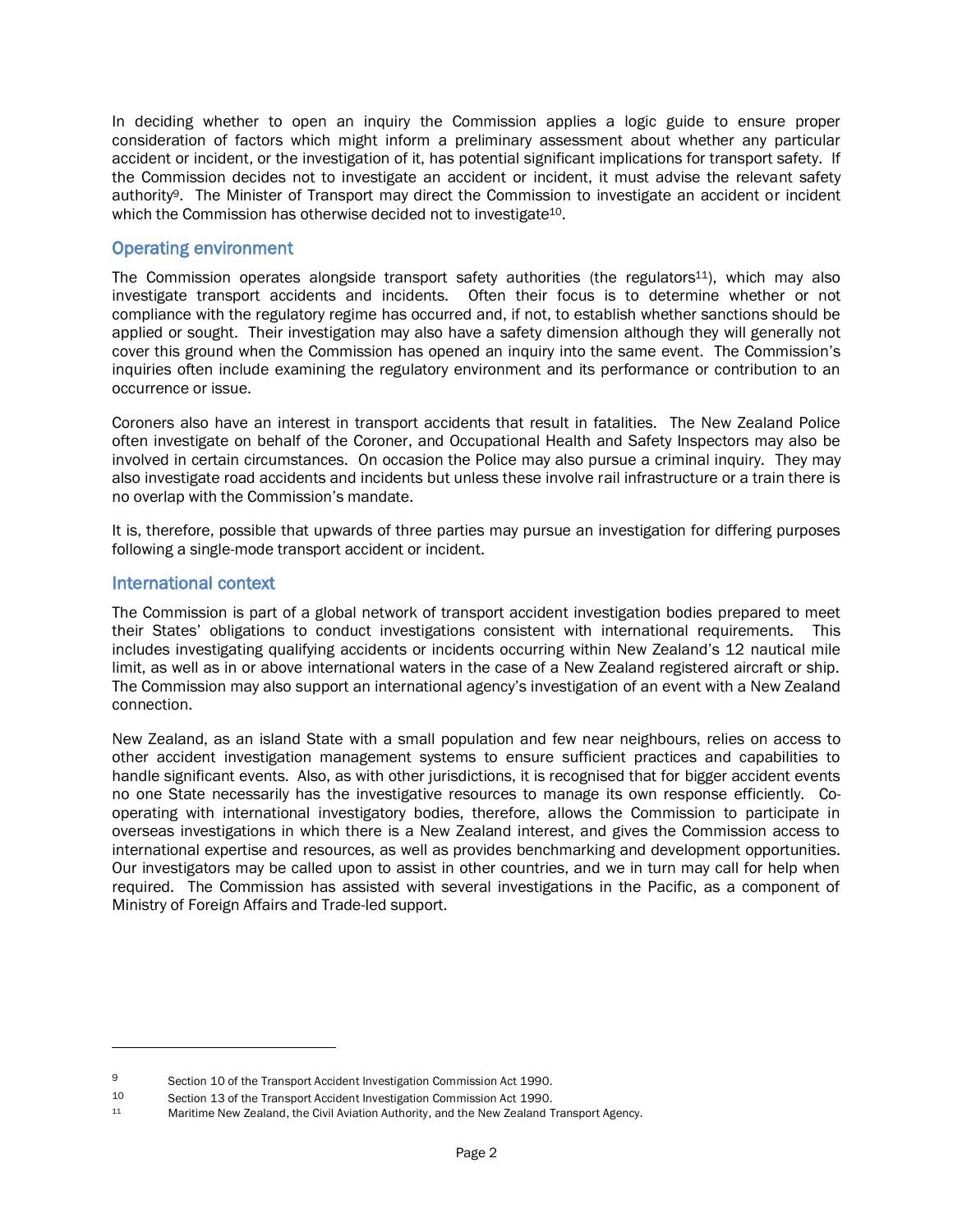#### <span id="page-5-0"></span>Corporate structure and strategy

The Wellington-based Commission is totally Crown funded with an annual budget of \$4m. The threemember Commission employs a chief executive. The chief executive employs 10 investigative staff (including the Chief Investigator of Accidents) and 6 corporate support staff. Some investigation support is provided free under memorandums of understanding or fee for service contracts by suitably qualified individuals or institutions, including other State resources and international colleague agencies. Likewise, some support requirements are contracted in from individuals or firms, including finance, information technology, human resources, medical advisory, and research supervision.

The Commission is just bedding in the results of a three year capability building programme, which introduced new governance and management policies and practices and a new research strategy, alongside the development of an information technology based Accident Investigation Information Management System and a complementary Electronic Document Records Management System.

The Commission conducts an annual strategic planning exercise which feeds into the development of its next Statement of Intent and helps to manage the Commission's strategic priorities. The September 2011 planning exercise revalidated the Commission's vision statement of "*Safer transport through investigation, learning and influence*" and confirmed an internal planning imperative of "*No repeat accidents, ever*". It also reaffirmed the Commission's strategy to continue lifting the quality of its investigation practices, to improve the Commission's acquisition, analysis and use of external data in its work and to increase its engagement with stakeholders by talking to them about what the Commission is doing, the results of its inquiries, and the safety improvements it believes are needed. A key element of this work in the next six months is expected to be the development and publication of the Commission's first "watch list" highlighting both emerging issues of concern to the Commission, as well as safety issues or recommendations which it has highlighted previously but which it believes have had insufficient attention paid to them.

The current Statement of Intent (for 2011-14) is attached at Annex 4.

### <span id="page-5-1"></span>B. Current inquiries

The Commission aims to close about 30 inquiries a year, roughly spread evenly across the modes, with most inquiries being completed in about a year. Some inquiries will take longer because of their complexity or because inquiries with common themes will be combined or because of resource availability due to the naturally uneven rates of opening of inquiries. Over recent years the Commission has traded down the quantity of (narrower) inquiries in exchange for increased quality of more complex, systemicfocused inquiries and the increased use of hearings by Commissioners.

Notable on-going inquiries include the October 2011 grounding of the *Rena* near Tauranga (for which an interim factual report is expected to be published before the end of November); and an examination of civil flying training safety in New Zealand, which is being done in conjunction with the investigation of a fatal mid-air collision near Fielding in July 2010 (likely for release about March 2012). Arrangements to advise Ministers of forthcoming inquiry report releases are discussed in the next section. A full list of current inquiries is included at Annex 3.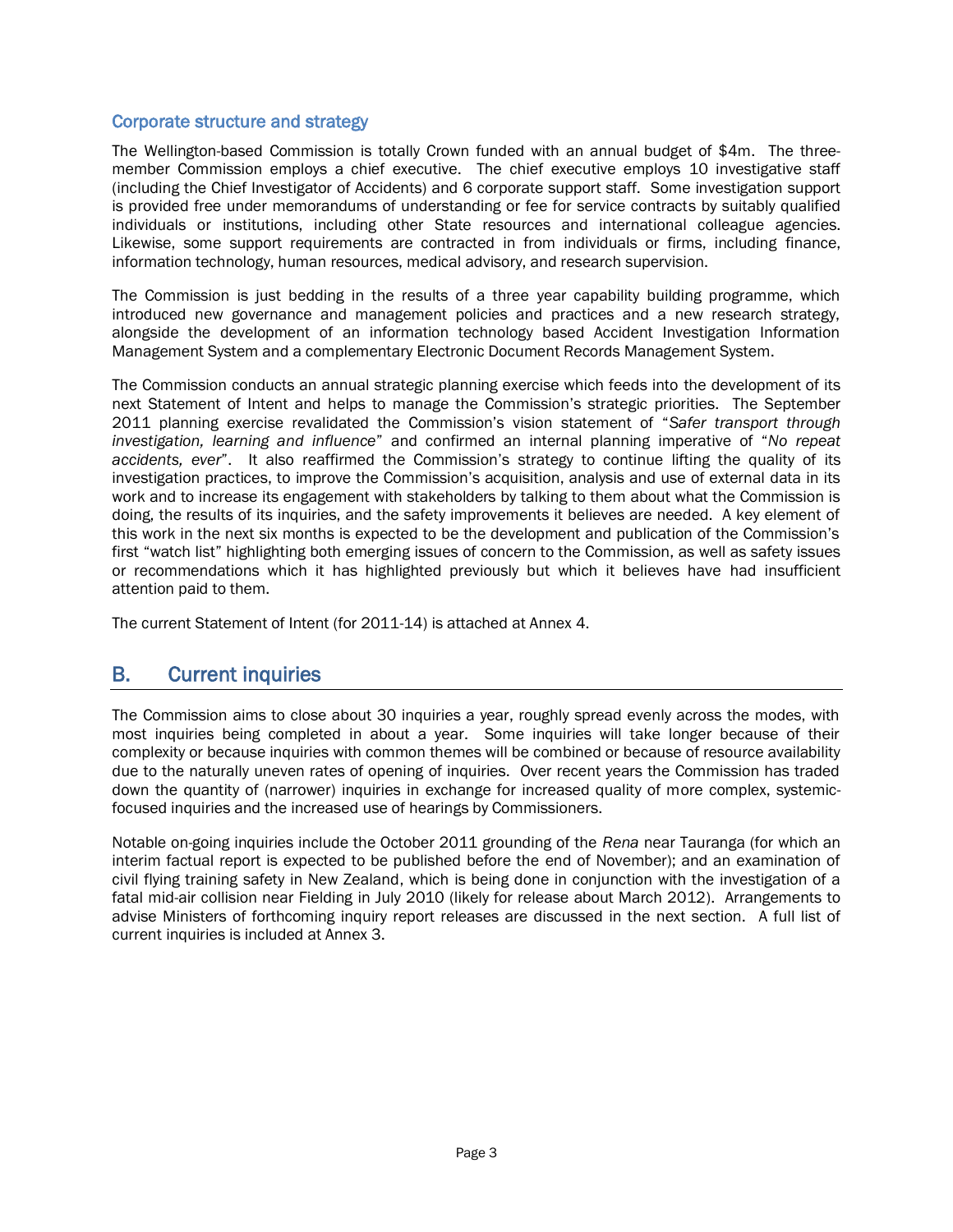## <span id="page-6-0"></span>C. Reporting to Ministers

The Commission endeavours to keep Ministers advised of significant or emerging issues on a "no surprises" basis while maintaining statutory obligations in respect of its work. The arrangements in place before the election, and which worked well from the Commission's perspective, were:

- providing briefing notes or telephoned or email advice to Ministerial offices of significant or emerging issues which cannot wait for regular briefing opportunities;
- providing relevant communications to the regulators and the Ministry of a pending inquiry report release, with advice to Ministers coming via the Ministry or directly as appropriate;
- contributing to the Ministry of Transport's weekly 'No surprises' report to Ministers;
- meeting monthly between the (delegated Associate) Minister and the Chief Commissioner, Chief Executive, and Chief Investigator of Accidents;
- providing quarterly and annual reports against the Statement of Intent, and engagement in the development of the Statement of Intent (all via the Ministry).

## <span id="page-6-1"></span>D. Matters requiring urgent attention of the incoming Minister

The only matter requiring the incoming Minister of Transport's urgent attention will be the tabling of the Commission's Annual Report for the year ended 30 June 2011 in the House of Representatives.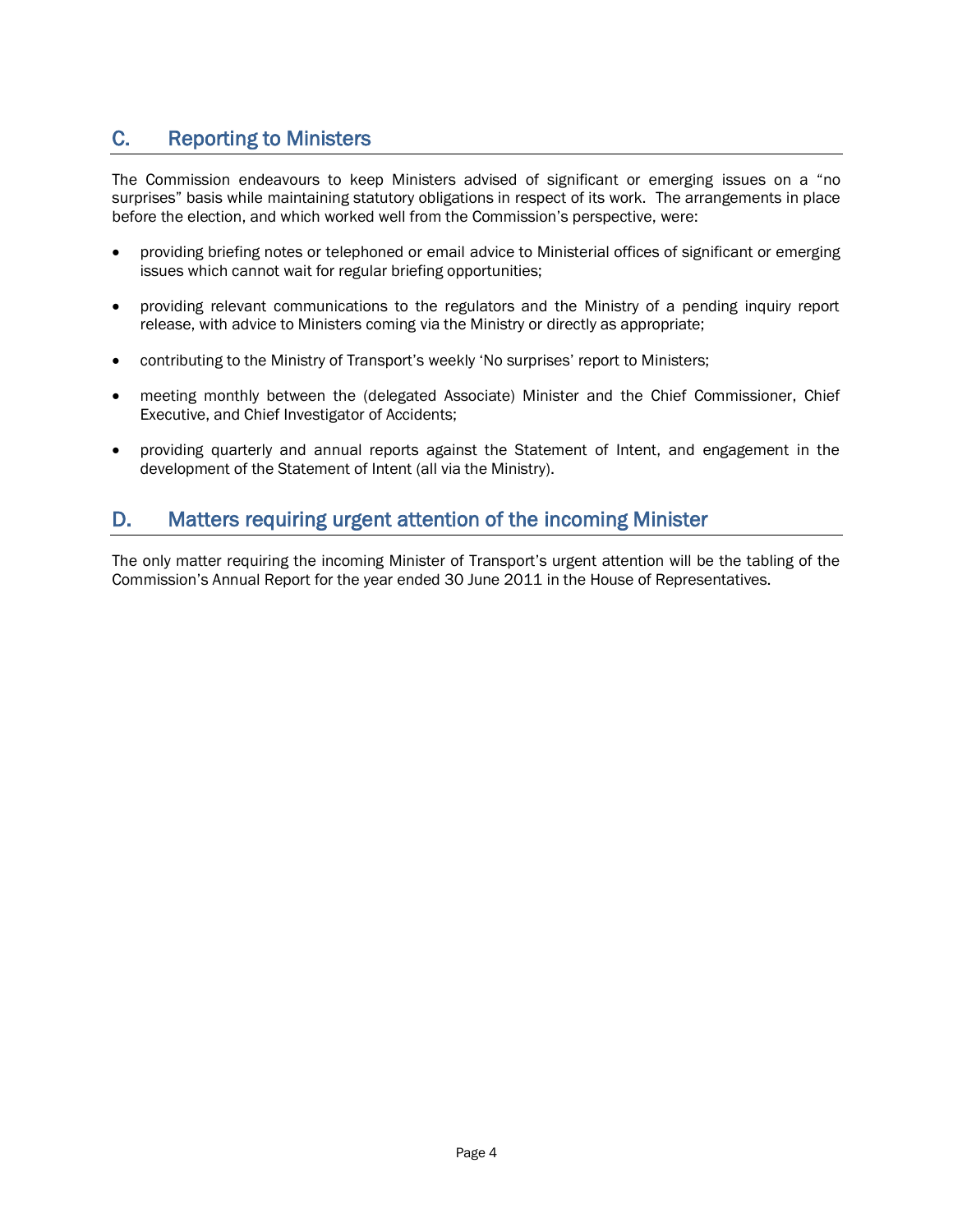## <span id="page-7-0"></span>Annex 1 Commissioners

Commissioners are appointed by the Governor-General on recommendation of the Minister of Transport for fixed, renewable terms. There are usually three Commissioners but there may be up to five.

- John Marshall QC (Chief Commissioner). John Marshall practises law in Wellington. He was appointed to the Commission in March 2010 and assumed the role of Chief Commissioner from May 2010. His current term will expire in March 2015.
- Helen Cull QC (Deputy Chief Commissioner). Helen Cull practices law in Wellington. She was appointed to the Commission in May 2011, and her current term will expire in May 2016.
- Bryan Wyness (Commissioner). Bryan Wyness is the former Vice President Flight Operations of Air New Zealand and has held appointments with the International Advisory Committee of Flight Safety Foundation and the Independent Aviation Advisory panel. Mr Wyness was appointed to the Commission in November 2004, and his current term will expire in April 2012.

<span id="page-7-1"></span>

| <b>Annex 2</b>            | <b>Commission contact</b>            |
|---------------------------|--------------------------------------|
| <b>Chief Executive</b>    | Lois Hutchinson                      |
| Email:                    | ceo@taic.org.nz                      |
| DDI:                      | 04 494 5445                          |
| <b>Commission details</b> |                                      |
| Telephone:                | 04 473 3112                          |
| Fax:                      | 04 499 1510                          |
| Physical Location:        | Level 16, Axa Centre, 80 The Terrace |
| Postal address:           | PO Box 10 323, Wellington 6143       |
| Website:                  | www.taic.org.nz                      |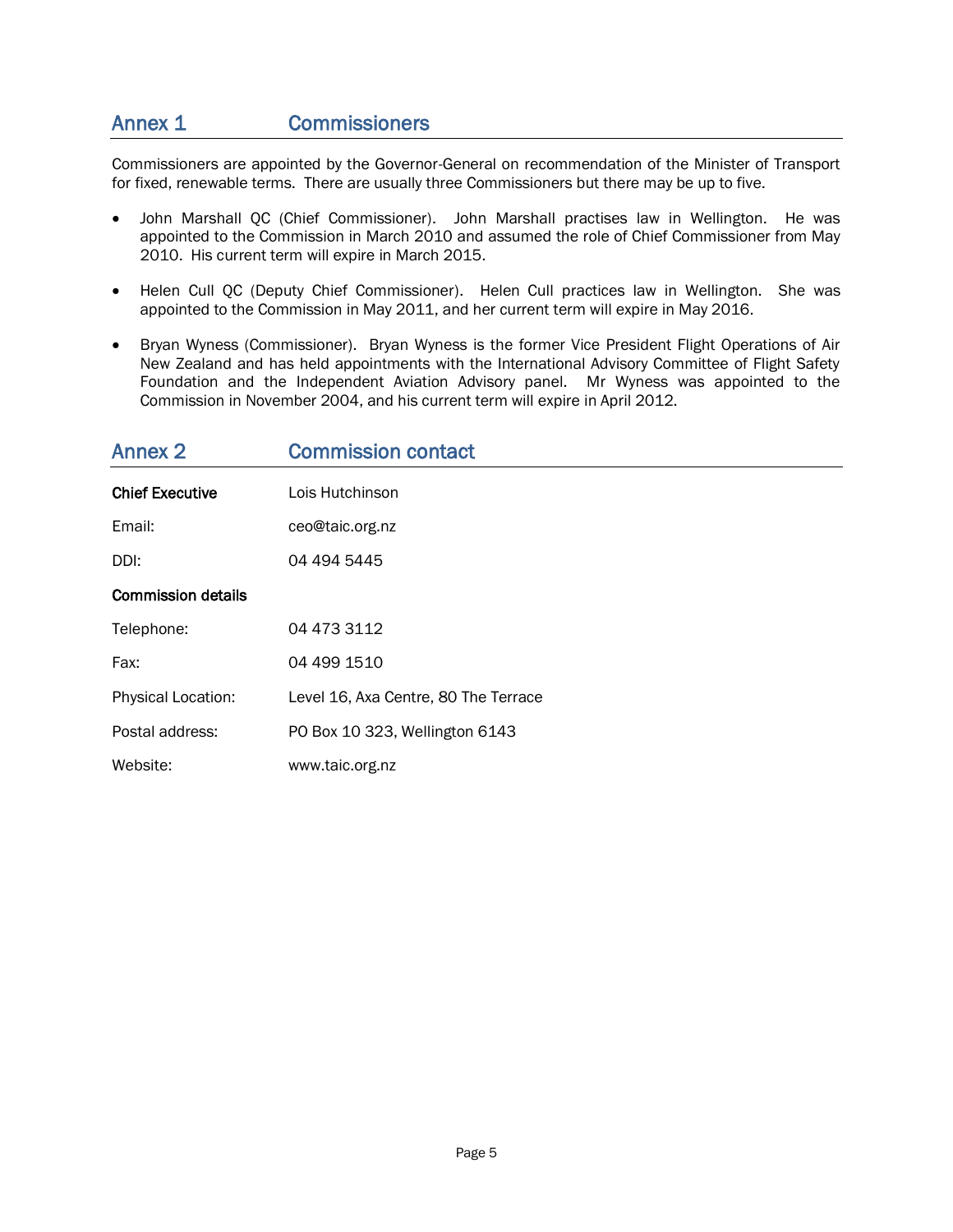## <span id="page-8-0"></span>Annex 3 Open inquiries as at November 2011

## Rail inquiries

| <b>Inquiry</b><br>No. | <b>Occurrence description</b>                                                                                                                      | Date opened                         | <b>Estimated report</b><br>due |
|-----------------------|----------------------------------------------------------------------------------------------------------------------------------------------------|-------------------------------------|--------------------------------|
| 11-105                | Freight Train 228 Wrong-line running<br>Puhunui<br>Station.<br>irregularity<br>$\sim$<br>Auckland                                                  | 12 <sup>°</sup><br>November<br>2011 | December 2012                  |
| 11-104                | Freight Train 261, Level crossing<br>accident between bus and train, State<br>Highway 1, Paekakariki                                               | 31 October 2011                     | December 2012                  |
| 10-102                | Electric Multiple Unit passenger Train<br>Derailment and subsequent<br>6250<br>collision - Plimmerton                                              | 30<br>September<br>2009             | March 2012                     |
| 10-101                | Passenger train wrong routing and<br>SPAD - Tamaki                                                                                                 | 18 August 2010                      | <b>March 2012</b>              |
| 11-103                | Train 6225, Worksite<br>occupation<br>irregularity, North Junction on the<br>North Island Main Trunk Line between<br>Muri and Paekakariki stations | 26 August 2011                      | June 2012                      |
| $07-111$              | Express Freight Train 232, derailment,<br>Ngaurukehu - Hihitahi                                                                                    | 28 July 2007<br>April 2012          |                                |
| $07-102$              | Freight<br>Train<br>Express<br>943D,<br>derailment, Glenavy - Studholme                                                                            | 6 March 2007                        | April 2012                     |
| 11-102                | Express Freight Train 842 - track<br>occupation irregularity -<br>between<br>Staircase and Craigieburn                                             | 13 April 2011                       | May 2012                       |
| 11-101                | Passenger Train 201 and express<br>210<br>freight Train<br>safe<br>working<br>irregularity between Wiri and Papakura                               | 14 January 2011                     | December 2011                  |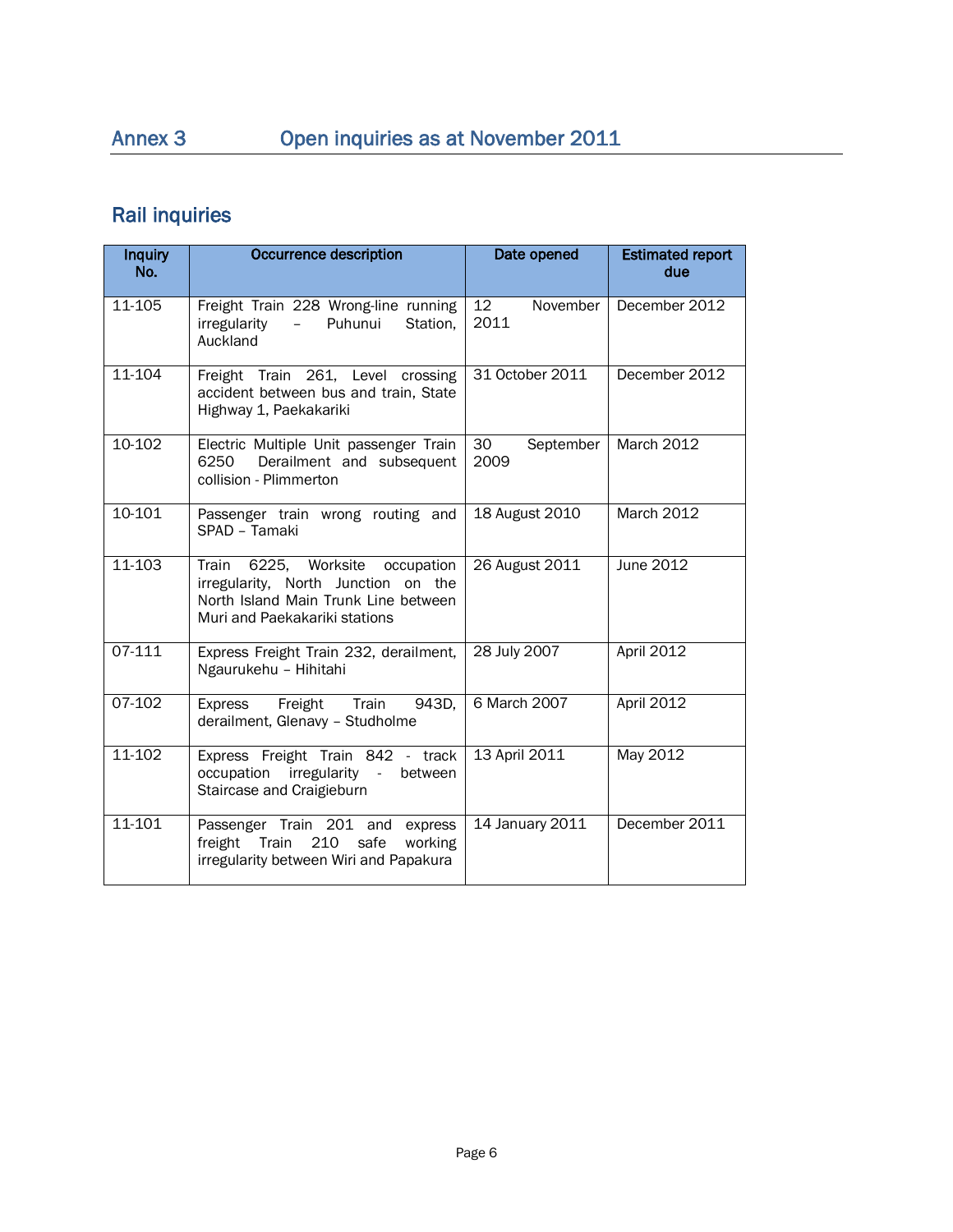## Aviation inquiries

| <b>Inquiry</b><br>No. | <b>Occurrence description</b>                                                                                                                          | Date opened             | <b>Estimated report</b><br>due |
|-----------------------|--------------------------------------------------------------------------------------------------------------------------------------------------------|-------------------------|--------------------------------|
| $11-007$              | incident,<br>Boeing<br>737,<br>Approach<br>Christchurch                                                                                                | 29 October 2011         | December 2012                  |
| 11-006                | Britten-Norman Trislander,<br>Runway<br>Pauanui<br>Aerodrome,<br>excursion.<br>Coromandel Peninsula                                                    | 22 October 2011         | <b>July 2012</b>               |
| $11 - 005$            | Boeing 747, Engine malfunction on<br>land<br>at<br>Auckland<br>approach<br>to<br>International<br>Airport,<br>Auckland<br><b>International Airport</b> | 18<br>September<br>2011 | June 2012                      |
| 11-004                | Pa31-350<br>Chieftain, landing<br>gear<br>malfunction, Nelson aerodrome                                                                                | 11 May 2011             | March 2012                     |
| 11-002                | Air Nelson Q300 Nose wheel collapse<br>on landing - Blenheim                                                                                           | 9 February 2011         | December 2011                  |
| 11-001                | Bell 206L-3 ZK-ISF Engine power loss<br>and ditching - Bream Bay, Northland                                                                            | 20 January 2011         | March 2012                     |
| 10-010                | Bombardier Q300 ZK-NEB nose gear<br>malfunction - Blenheim                                                                                             | 30<br>September<br>2010 | March 2012                     |
| 10-009                | FU24-954 ZK-EUF Loss of control on<br>takeoff Fox Glacier Airfield                                                                                     | 4<br>September<br>2010  | April 2012                     |
| 10-008                | Two Cessna 152 aircraft ZK-TOD and<br>ZK-JGB Midair collision - Feilding<br>aerodrome                                                                  | 26 July 2010            | March 2012                     |
| 11-003                | Robinson R22, Collision with terrain                                                                                                                   | 27 Apr 2011             | 27 April 2012                  |
| 10-007                | Two Boeing 737 aircraft, ZK-PBF and<br>VH-VXU<br>Loss<br>οf<br>separation<br>Queenstown                                                                | 22 June 2010            | December 2011                  |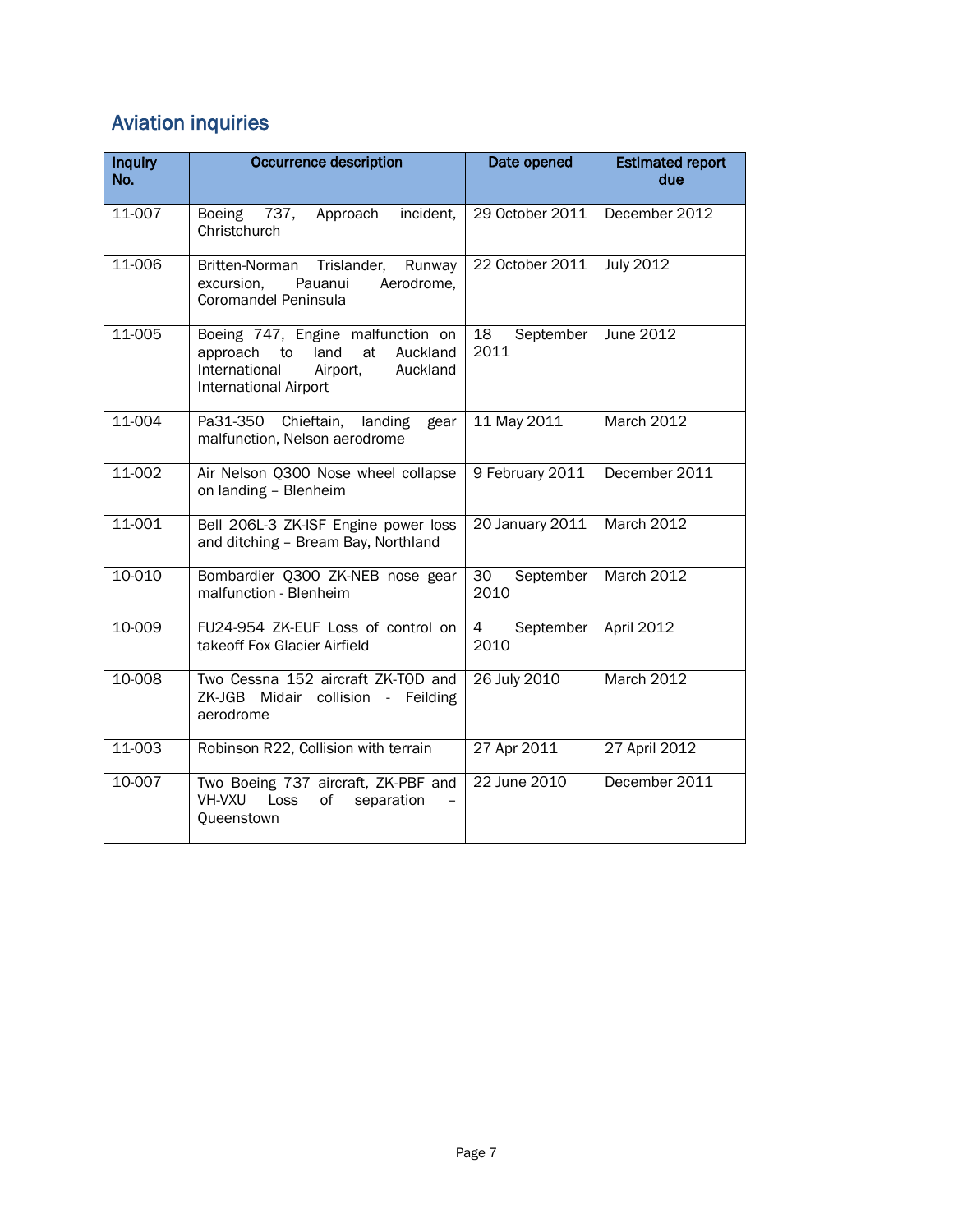## Marine inquiries

| <b>Inquiry</b><br>No. | <b>Occurrence description</b>                                                                                               | Date opened             | <b>Estimated report</b><br>due |
|-----------------------|-----------------------------------------------------------------------------------------------------------------------------|-------------------------|--------------------------------|
| 11-204                | Container Ship Rena, Container ship<br>ran aground on Astrolabe Reef, approx.<br>12 miles from Tauranga Harbour<br>entrance | 5 October 2011          | <b>July 2012</b>               |
| 11-203                | Jet Raider, Catastrophic engine failure,<br>Auckland to Waiheke Island                                                      | 27 August 2011          | August 2012                    |
| 10-206                | Coastal container vessel Spirit of<br>Resolution - grounding - Manukau,<br>Auckland                                         | 18<br>September<br>2010 | November 2011                  |
| 10-204                | Korean-registered log carrier Hanjin<br>Grounding Bombay - Tauranga                                                         | 21 June 2010            | <b>March 2012</b>              |
| 10-202                | bulk<br>"Anatoki"<br>Coastal<br>carrier.<br>Grounding port of Tarakohe                                                      | 6 May 2010              | <b>March 2012</b>              |
| 11-202                | Passenger and freight ferry Monte<br>Stello, struck underwater object, Tory<br>Channel                                      | 4 May 2011              | May 2012                       |
| 09-202                | Vessel<br>"Oceanic<br>Passenger<br>Discoverer", Fatal injury, Port of Napier                                                | 19<br>February<br>2009  | December 2011                  |
| 09-210                | Bulk carrier, Taharoa Express cargo<br>shift, Port of Taharoa.                                                              | 17<br>December<br>2009  | <b>March 2012</b>              |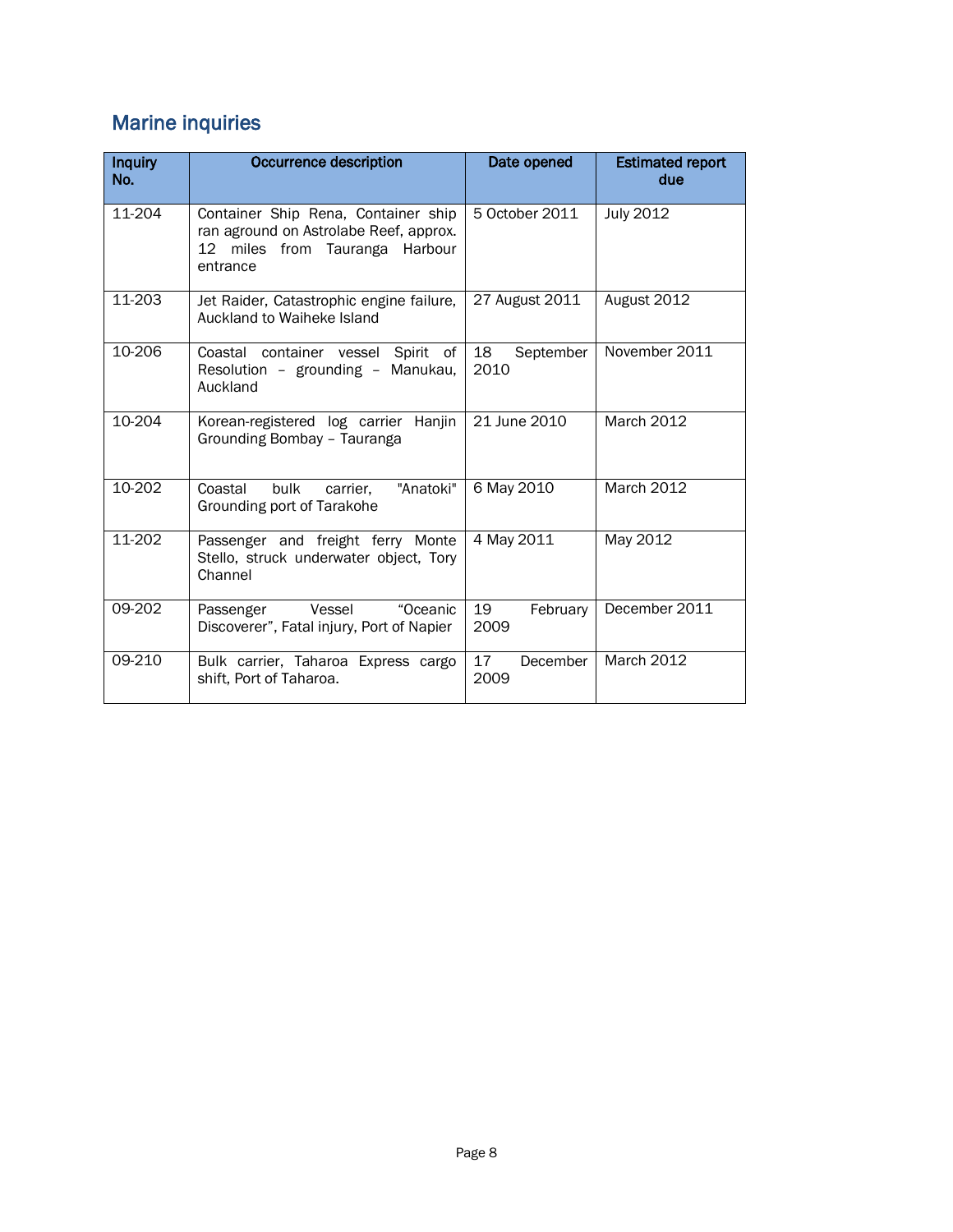## <span id="page-11-0"></span>Annex 4 Statement of Intent 2011-14

A copy of the current Statement of Intent is attached. The following is an extract from the Chief Executive's foreword:

The Commission's strategy for the coming three years is to undertake high-value inquiries at a minimum cost, and in a timely manner.

After a three-year capability-building programme, the Commission now has the resources it needs to perform at a high level. It has newly developed research services, a refined set of criteria for launching inquiries, and quality assurance and information management systems to streamline its report production processes. These developments will enable the Commission to improve the quality of its reports and findings, and thus improve its contribution to the safety and security of New Zealand's transport system.

The challenge for the Commission now is to maintain the quality of its reports and findings while decreasing the time it takes to complete them. Given the current economic pressures on government, this must be done within the Commission's existing budget.

To this end, the Commission has three projects planned for the next three years. These projects will focus on:

- improving productivity through the use of better project management tools and the introduction of an organisational performance management system;
- responding to trends in the Commission's operating environments through a suite of research activities, and policy and strategy developments; and
- improving the value gained from the Commission's inquiries by developing a communications strategy to more effectively promulgate the Commission's findings to the wider world.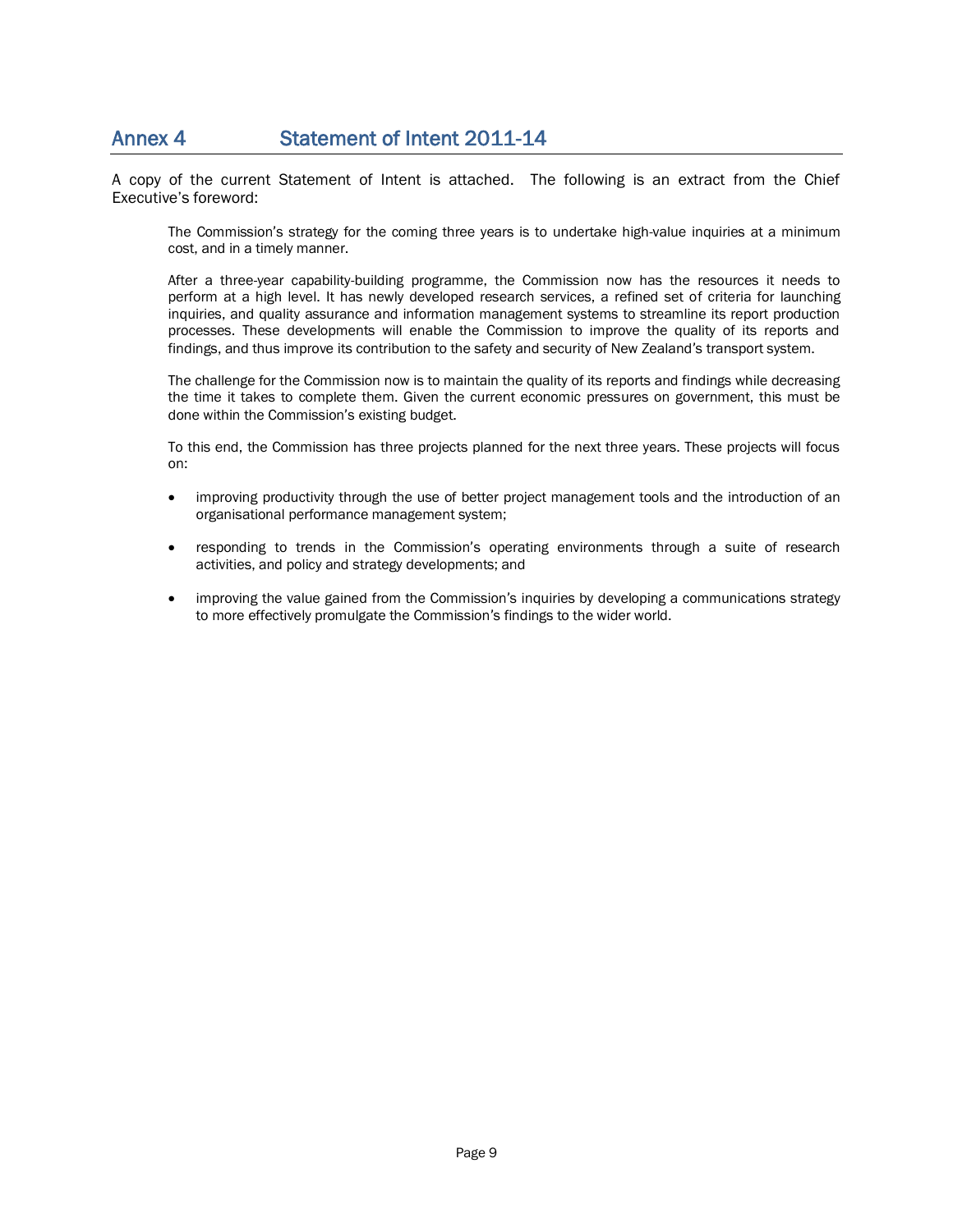

## *Te Komihana Tirotiro Aitua Waka* Transport Accident Investigation Commission

# Statement of Intent 2011 - 2014

April 2011

Prepared in accordance with section 139 of the Crown Entities Act 2004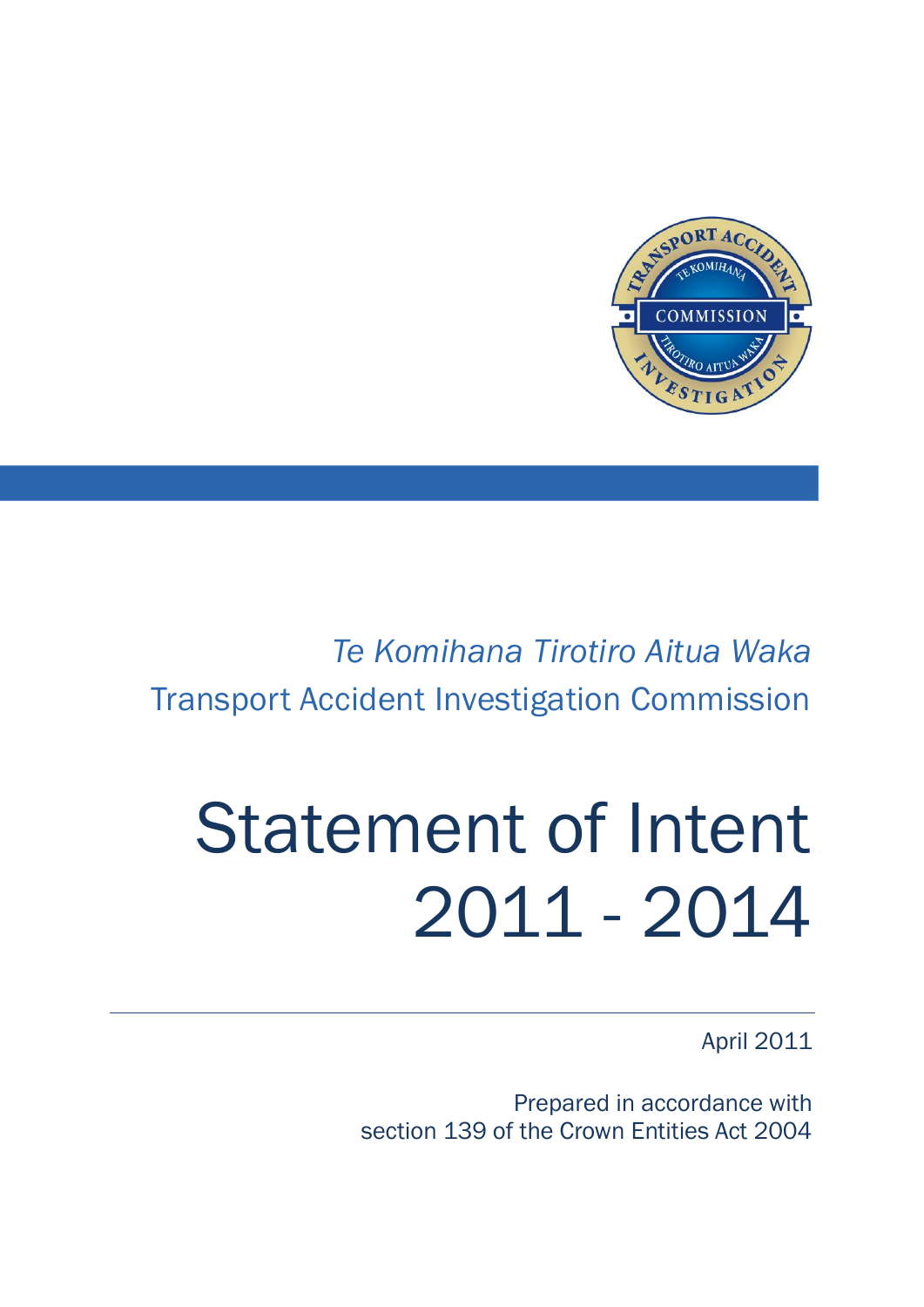## <span id="page-13-0"></span>**Contents**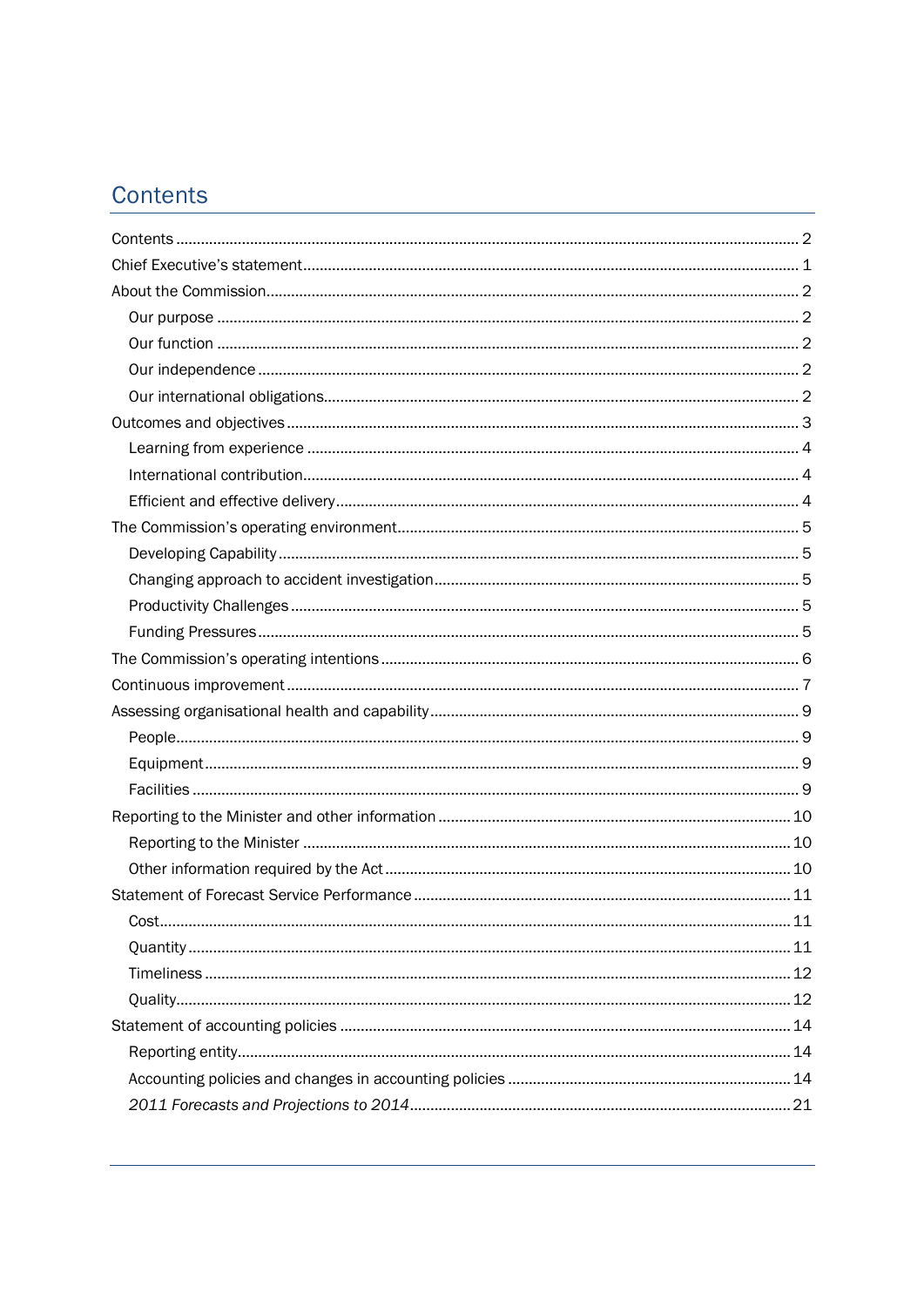## <span id="page-14-0"></span>Chief Executive's statement

The Commission's strategy for the coming three years is to undertake high-value inquiries at a minimum cost, and in a timely manner.

After a three-year capability-building programme, the Commission now has the resources it needs to perform at a high level. It has newly developed research services, a refined set of criteria for launching inquiries, and quality assurance and information management systems to streamline its report production processes. These developments will enable the Commission to improve the quality of its reports and findings, and thus improve its contribution to the safety and security of New Zealand's transport system.

The challenge for the Commission now is to maintain the quality of its reports and findings while decreasing the time it takes to complete them. Given the current economic pressures on government, this must be done within the Commission's existing budget.

To this end, the Commission has three projects planned for the next three years. These projects will focus on:

- improving productivity through the use of better project management tools and the introduction of an organisational performance management system;
- responding to trends in the Commission's operating environments through a suite of research activities, and policy and strategy developments; and
- improving the value gained from the Commission's inquiries by developing a communications strategy to more effectively promulgate the Commission's findings to the wider world.

The Commission has developed a set of measures to monitor its performance against its goals and to measure the success of its programmes. It aims to see improvement across a broad range of performance criteria.

Many of the Commission's measures are by necessity complex and often qualitative rather than quantitative. The Commission is beginning to incorporate lessons from its historical impact reviews and other self-assessment programmes into its strategic planning, and it intends to make the results of these activities a stronger part of its reporting in future accountability documents.

By enacting the strategic plan contained in this document the Commission will continue to deliver high-quality reports to the New Zealand public, while achieving the timely service and value for money that the public expects.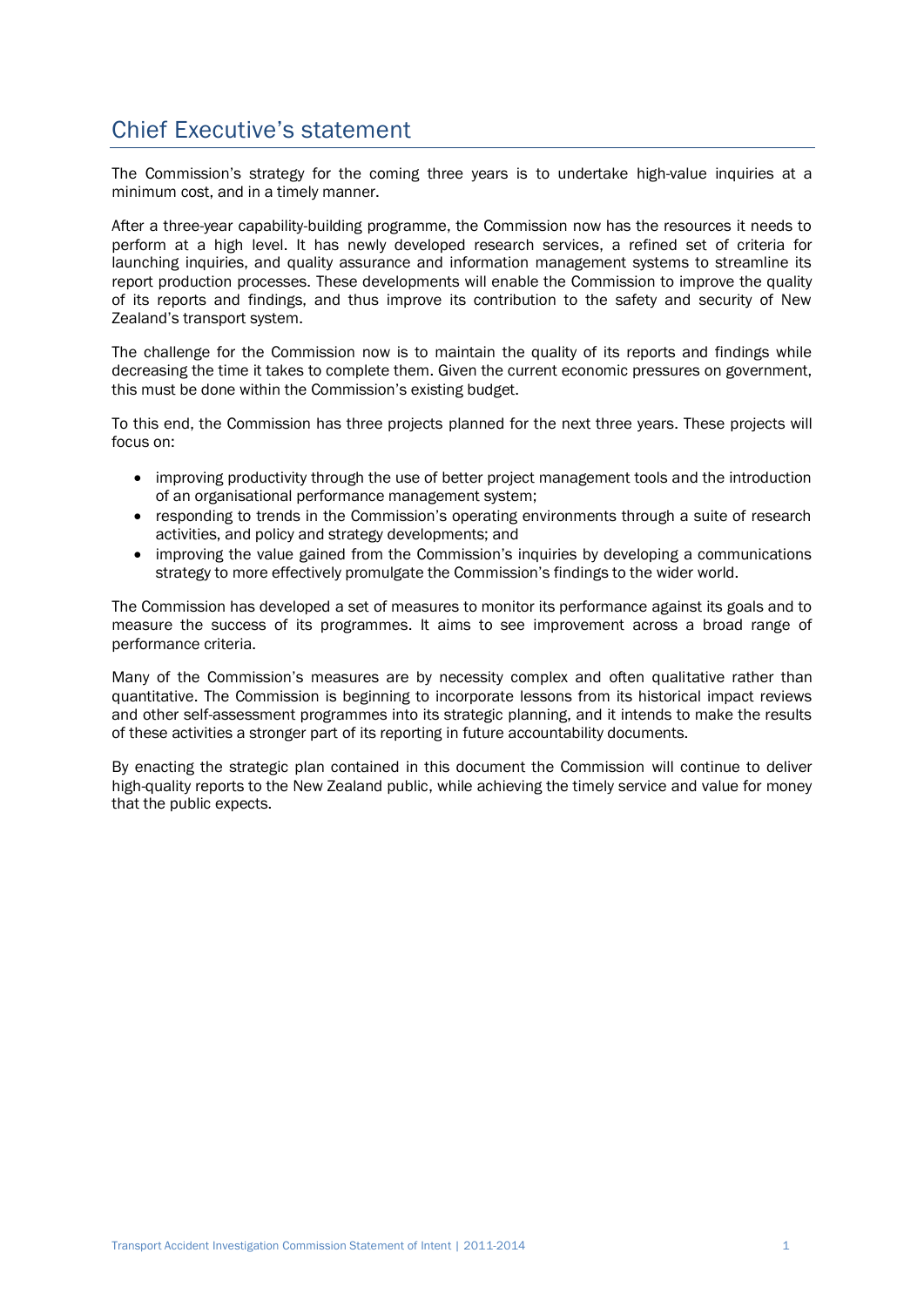## <span id="page-15-0"></span>About the Commission

#### <span id="page-15-1"></span>Our purpose

The Commission's vision is "safer transport through investigation, learning and influence".

The Commission is a standing Commission of Inquiry established under the Transport Accident Investigation Commission Act 1990 (the *Act*). It has three Commissioners appointed by the Governor-General in Council, supported by a chief executive and a team of investigators and corporate staff.

The Commission's purpose, as set out in its Act, is to determine the circumstances and causes of aviation, rail and maritime accidents and incidents with a view to avoiding similar occurrences in the future rather than to ascribe blame to any person. It does this by conducting inquiries, which inform members of the transport sector and the wider community about the lessons that have been learnt from transport occurrences. The knowledge gained from these inquiries helps transport sector participants to improve safety systems, and provides assurance to the public that their transport system is safe.

#### <span id="page-15-2"></span>Our function

The Commission's main function is to inquire into aviation, rail, and maritime accidents and incidents within New Zealand and, if asked, to co-ordinate and co-operate with other accident investigation organisations overseas. Its day-to-day operations, therefore, focus almost exclusively on inquiring into accidents and incidents.

In conducting its inquiries, the Commission looks into the immediate circumstances around the event: the things that had direct bearing on the occurrence. These could include the failure of a particular part on a train or aircraft, the decision-making of a skipper or a pilot, or one of many other potential causes. The Commission also examines the broader system in which the event took place, looking at things like regulatory systems, workplace cultures, staff training, and the like. This ability to look at the broader context of transport accidents is one of the distinguishing characteristics of the Commission.

#### <span id="page-15-3"></span>Our independence

It is important that the public has confidence in the Commission's inquiries. Public confidence can only be maintained if the Commission is seen to carry out its inquiries independently; free from actual or perceived bias, conflict of interest, or threat of sanction. New Zealand's international obligations also require that the Commission carries out its inquiries independently. For these reasons the Commission was established with the legal mandate of a Commission of Inquiry and as an independent Crown entity. This means that the Commission's inquiries cannot be influenced by Government or other third parties.

#### <span id="page-15-4"></span>Our international obligations

New Zealand has international civil aviation and maritime obligations to meet. Some of these obligations are met through the Commission's work.

New Zealand is a signatory to the Convention on International Civil Aviation (the *Chicago Convention*). Article 26 of the Chicago Convention requires signatory States to investigate accidents and serious incidents in New Zealand that involve foreign state aircraft.

Similarly, New Zealand is a signatory to the Convention on the International Maritime Organization (IMO) and the many supporting maritime conventions such as the International Convention for the Safety of Life at Sea (SOLAS), and the Code of International Standards and Recommended Practices for a Safety Investigation into a Marine Casualty or a Marine Incident (Casualty Investigation Code).

As a party to these conventions, New Zealand contributes to international transport safety, and supports the international transport systems New Zealand relies upon. The Chicago Convention and the Casualty Investigation Code require that signatories undertake independent accident and incident investigations. The Commission undertakes this role in New Zealand and conducts its investigations in accordance with the Conventions' standards and operating procedures.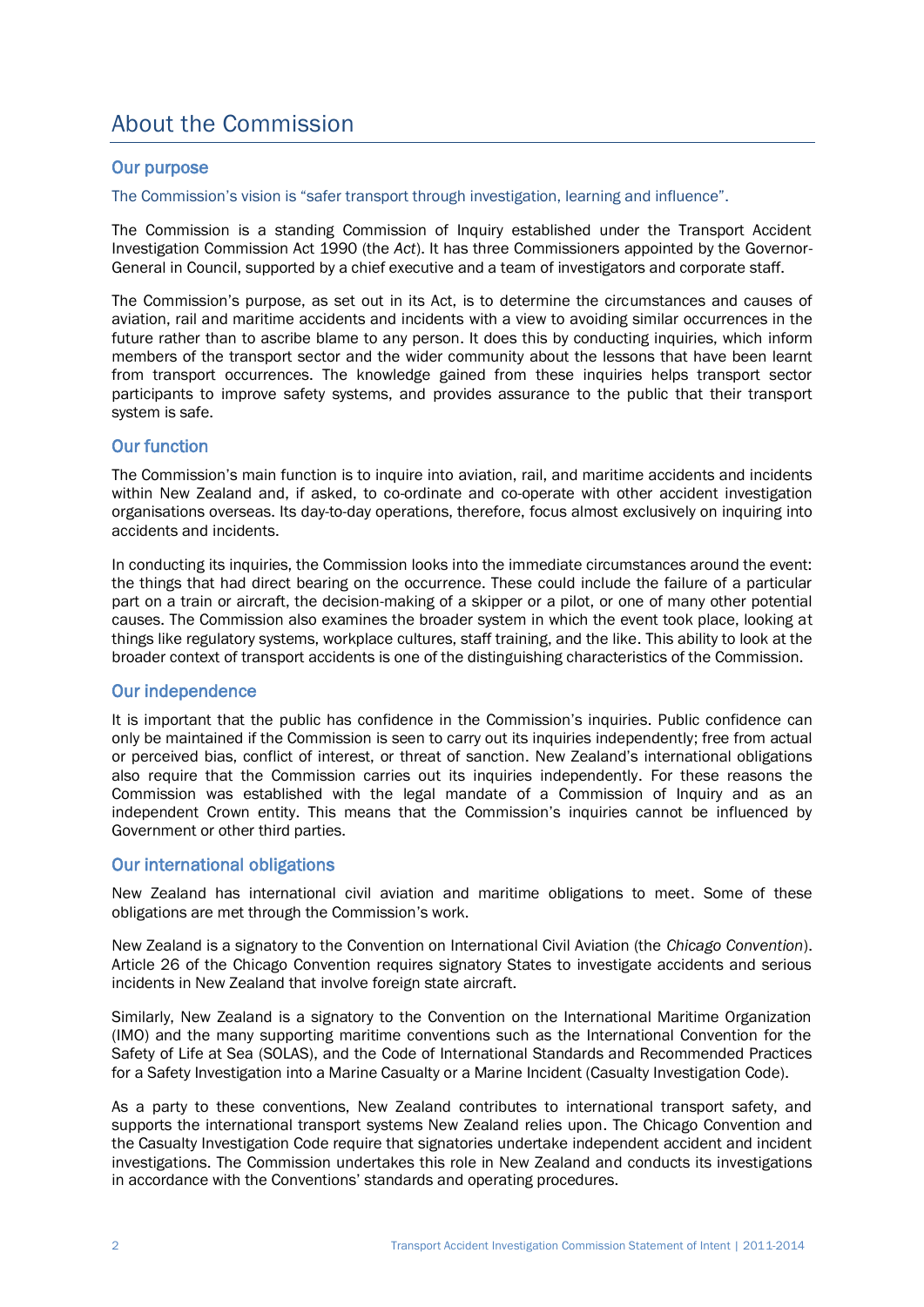## <span id="page-16-0"></span>Outcomes and objectives

The following diagram shows how the Commission contributes to the government's desired outcomes:

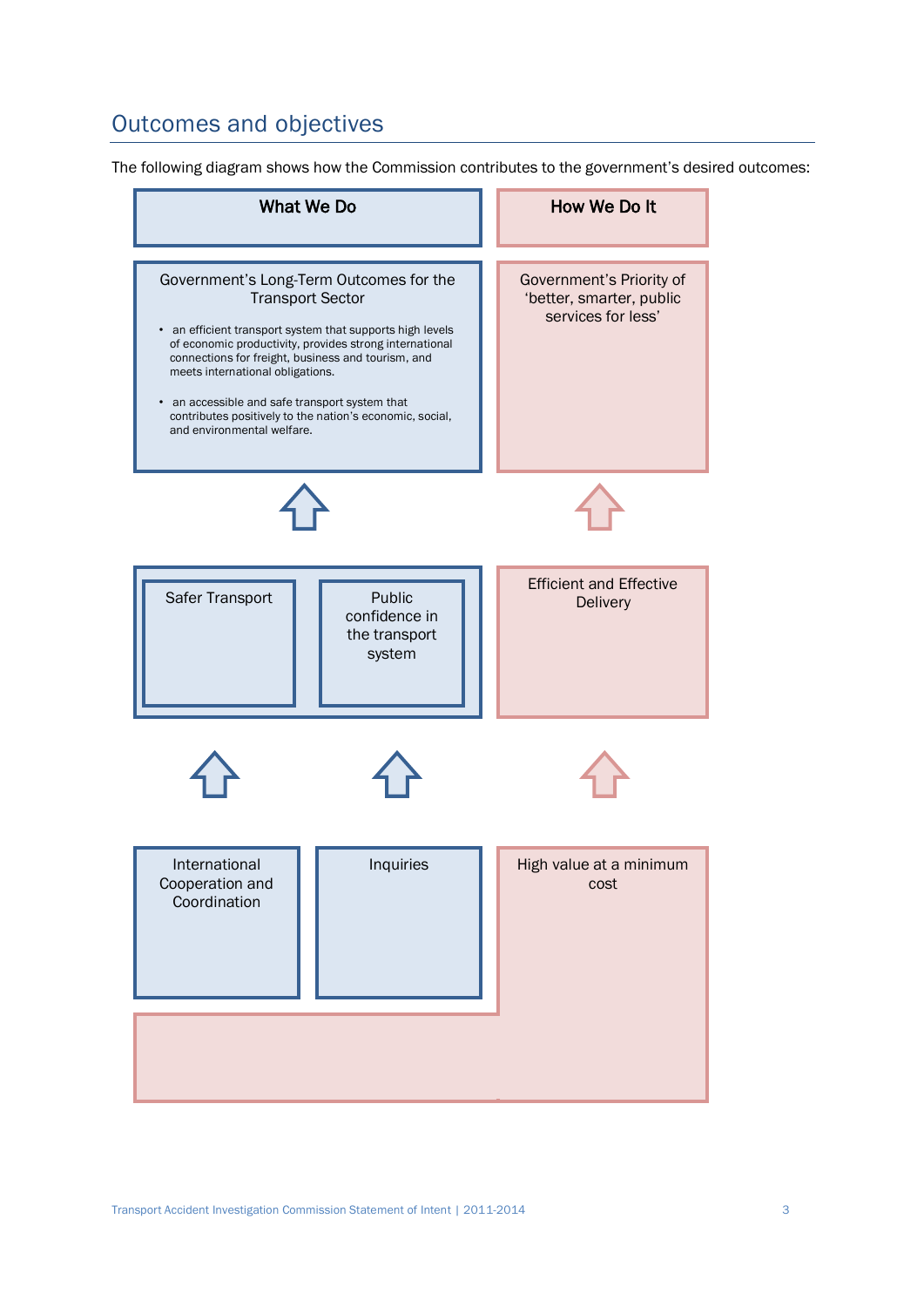There are two Government long-term outcomes for the transport sector that the Commission directly contributes to:

- an efficient transport system that supports high levels of economic productivity, provides strong international connections for freight, business and tourism, and meets international obligations; and
- an accessible and safe transport system that contributes positively to the nation's economic, social, and environmental welfare.

To help the Government in achieving its outcomes the Commission has identified two outcomes of its own: a safer transport system through inquiries, influence and learning, and a high level of public confidence in the transport system.

The Commission also contributes to the Government's priority of delivering 'better, smarter public services through efficient and effective delivery of the Commission's own services.

The Commission's intervention logic for achieving these outcomes is laid out below.

#### <span id="page-17-0"></span>Learning from experience

The Commission is a knowledge service. It conducts inquiries into transport accidents and incidents, and promulgates the lessons learned from these occurrences. The Commission's main output is completed inquiries. The lessons learnt from these inquiries give the transport sector knowledge to help prevent similar occurrences. This knowledge leads to smarter regulation, better safety systems, and therefore safer transport.

The Commission's inquiries also give the public confidence that safety issues in the transport sector are identified and addressed, and that an independent and impartial body is monitoring the health of the transport system and publishing important information. This contributes to public confidence in the transport system.

These outcomes support the government's long-term outcomes for the transport sector.

#### <span id="page-17-1"></span>International contribution

Because transport crosses international boundaries, conventions exist to achieve uniform standards, including standards for accident investigation. The Commission develops strong relationships with overseas investigation agencies to help cooperate and coordinate with them when international accidents occur that involve New Zealand interests.

The Commission's output in this role is international co-operation and co-ordination. An outcome of this is safer transport through the early identification and sharing of safety lessons that are applicable to the New Zealand and international transport systems, which contributes to the government's longterm outcomes for the transport sector.

#### <span id="page-17-2"></span>Efficient and effective delivery

As an independent Crown entity, the Commission must meet the public demand for high-quality spending from the public sector.

To achieve this, the Commission is focused on improving its internal processes and efficiently directing its resources. The output is high-value inquiries at a minimum cost. By achieving in this area, the Commission will improve its efficiency and effectiveness and thereby contribute to the government goal of providing better public services.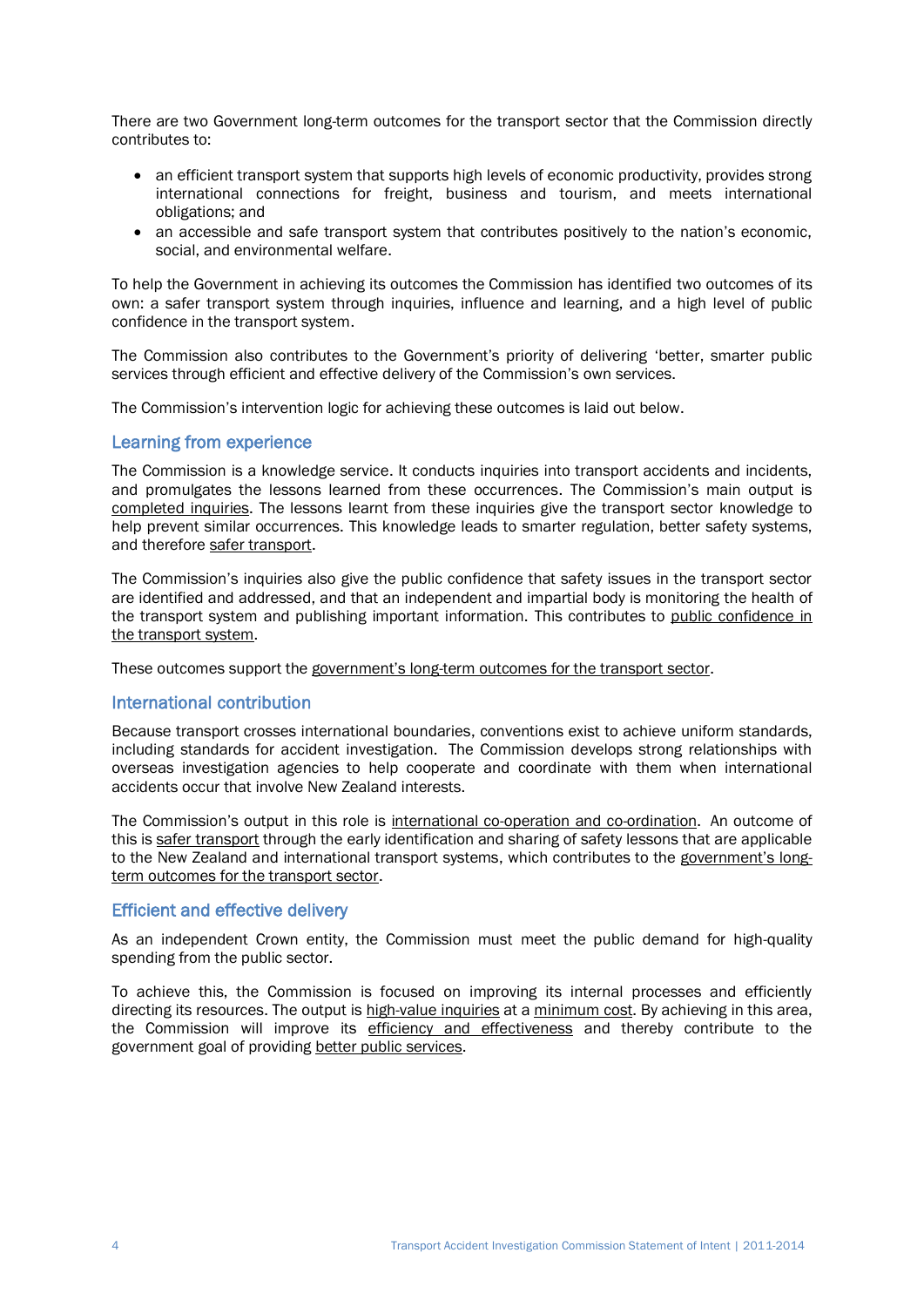## <span id="page-18-0"></span>The Commission's operating environment

This section describes the internal and external changes and challenges which inform the Commission's operating intentions.

#### <span id="page-18-1"></span>Developing Capability

The Commission has reached the end of a three-year programme of capability building and restructuring intended to improve the Commission's ability to deliver on its core functions, and realign the Commission with the intent of its Act. Key achievements of this programme were:

- establishing a research capability to give greater context and relevance to the Commission's inquiries:
- refining the Commission's launch criteria to focus the Commission on more high-value inquiries and to better align the workings of the Commission with its Act;
- creating a people strategy to help the Commission recruit the right staff to create a broader skill base thereby giving the Commission greater flexibility and a more secure workforce;
- designing and developing an investigation and information management system to help improve workflows and provide more reliable retention of and access to information;
- introducing a quality assurance system to streamline the Commission's internal processes and to improve its outputs.

As a result of this capability-building programme, the Commission is now well placed to deliver on its statutory mandate.

#### <span id="page-18-2"></span>Changing approach to accident investigation

The Commission has changed its approach to accident investigation. Historically, the Commission conducted a high number of inquiries, in some years opening 50 or more. This rate was a legacy of the Commission's history as the Office of Air Accidents, where the focus was on determining the causes of accidents without analysis of the wider context in which the accident occurred.

In the last three years, the Commission has moved towards broader, higher-quality and more systemic inquiries. This move is supported by the Commission's first historical impact review of its reports and recommendations, which showed that there is less to be gained from narrow inquiries that only look into the immediate or proximate causes of accidents and incidents.

#### <span id="page-18-3"></span>Productivity Challenges

A consequence of the Commission's changing approach to accident investigation is that the volume of its reports has dropped and the time taken for completion has increased. The Commission is not producing reports and completing inquiries in a timeframe that is compatible with what is considered international best-practice. A major challenge for the Commission in coming years is to improve productivity and publish reports in a more timely manner.

#### <span id="page-18-4"></span>Funding Pressures

Like other government departments, in the current economic climate the Commission must operate within its existing funding. This puts pressure on the Commission to maintain a high-quality workforce in the face of a restricted budget. This pressure is also felt internationally as the Commission's international peers are similarly faced with budget constraints, making their assistance to other countries increasingly difficult to maintain.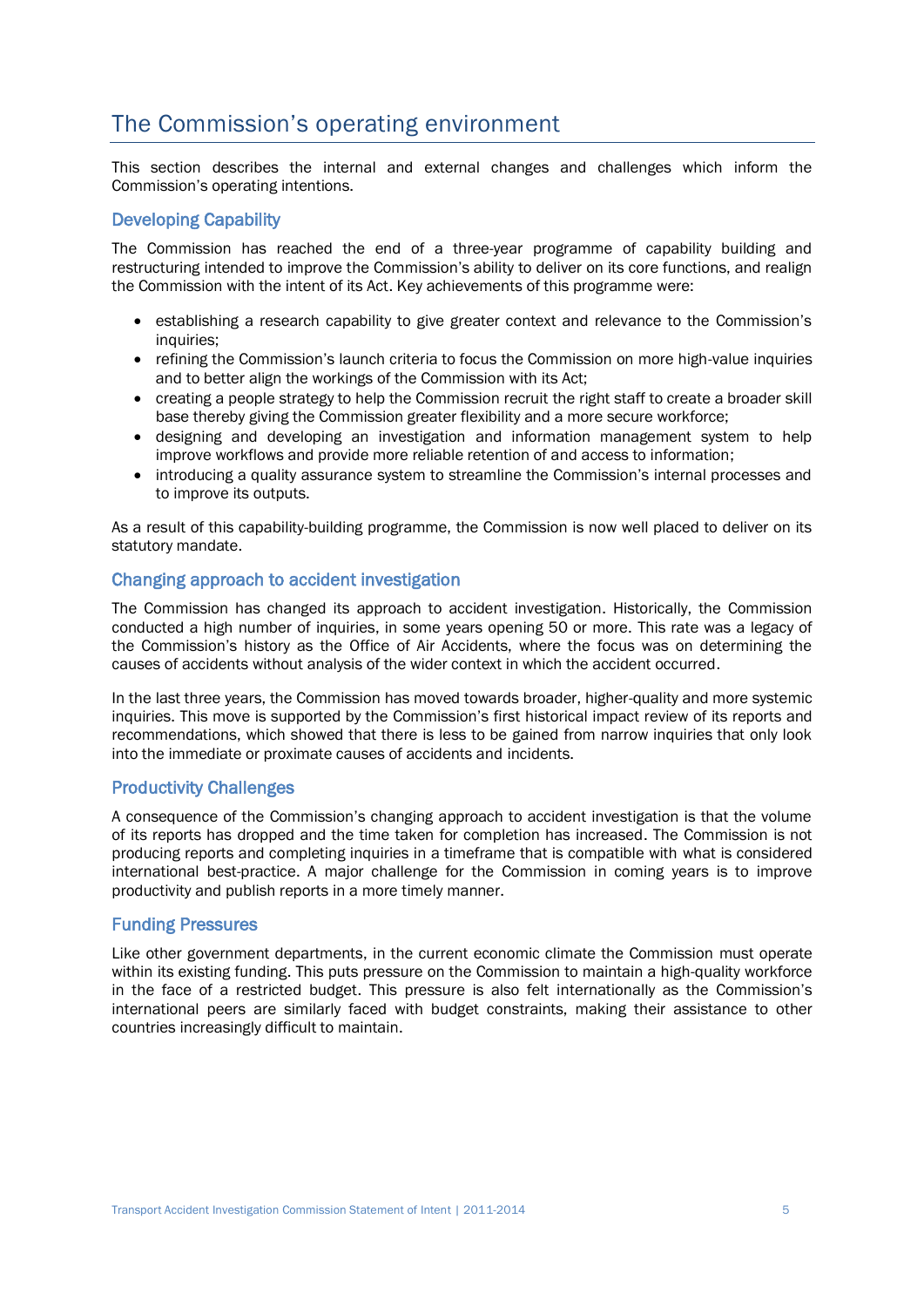## <span id="page-19-0"></span>The Commission's operating intentions

The Commission has one output class, which remains unchanged – inquiries. Performance targets for these are contained in the Commission's Statement of Forecast Service Performance.

|                              | <b>Inquiries</b>                                                                                                                                                                                                                                                                                                                                                                                                                                                                                                                          |
|------------------------------|-------------------------------------------------------------------------------------------------------------------------------------------------------------------------------------------------------------------------------------------------------------------------------------------------------------------------------------------------------------------------------------------------------------------------------------------------------------------------------------------------------------------------------------------|
| What we are<br>doing:        | Inquiries are the Commission's major output. As part of an inquiry, the Commission<br>generates findings and recommendations. These are usually communicated in the<br>form of inquiry reports and recommendations.                                                                                                                                                                                                                                                                                                                       |
|                              | The Commission now believes that it delivers the best value to New Zealand when it<br>focuses on quality investigations into high-level safety issues. To this end, the<br>Commission has adjusted its output targets for the coming three years to more<br>accurately reflect what the Commission is capable of achieving and what will deliver<br>the best value to New Zealand.                                                                                                                                                        |
|                              | The Commission's output targets for inquiries are contained in its Statement of<br>Forecast Service Performance.                                                                                                                                                                                                                                                                                                                                                                                                                          |
| What we aim to<br>achieve:   | The lessons the Commission generates are communicated to the transport sector,<br>giving them knowledge that they can use to create smarter regulation and better safety<br>systems. These lead to safer behaviours and hence safer transport.                                                                                                                                                                                                                                                                                            |
|                              | The Commission's findings are also communicated to the wider public, informing them<br>of the causes of occurrences and of actions being taking to improve safety. This<br>contributes to public confidence in the transport system.                                                                                                                                                                                                                                                                                                      |
| How we will<br>measure that: | The Commission is a knowledge service, and its role in the transport sector is one of<br>influence and recommendation rather than direct control. This makes measuring the<br>impact of the Commission's inquiries challenging.                                                                                                                                                                                                                                                                                                           |
|                              | The Commission has developed two main measures, and is developing a third, for<br>gauging its impact. Both of the currently implemented measures are qualitative,<br>designed to accommodate the complexity of the transport sector, and the needs of the<br>Commission as an independent Commission of inquiry:                                                                                                                                                                                                                          |
|                              | 1) Historical Impact reviews: The Commission conducts historical impact reviews,<br>which are case studies of the Commission's contribution to a particular area or kind of<br>occurrence. The Commission expects to find that it has made a positive contribution to<br>safety in the area reviewed, and that it has generated useful recommendations that<br>have been implemented to good effect and have resulted in smarter regulation, better<br>safety systems and reduced the likelihood of similar occurrences.                  |
|                              | 2) Stakeholder surveys: In 2011/12 the Commission is implementing for the first time<br>a stakeholder survey intended to gauge the usefulness of the Commission's work. The<br>survey will focus on understanding the ways that stakeholders are using the<br>information in the Commission's reports, and what actions they are taking on the basis<br>of the Commission's influence. The Commission expects to find that its reports and<br>recommendations are a catalyst for concrete, beneficial changes in the transport<br>sector. |
|                              | 3) Acceptance of Recommendations: The Commission is considering appropriate<br>benchmarks and targets for reporting the acceptance rate of the recommendations it<br>makes, which would include the number of safety actions taken by a stakeholder at the<br>suggestion of the Commission; safety actions that if not taken, would have resulted in<br>the Commission making a recommendation.                                                                                                                                           |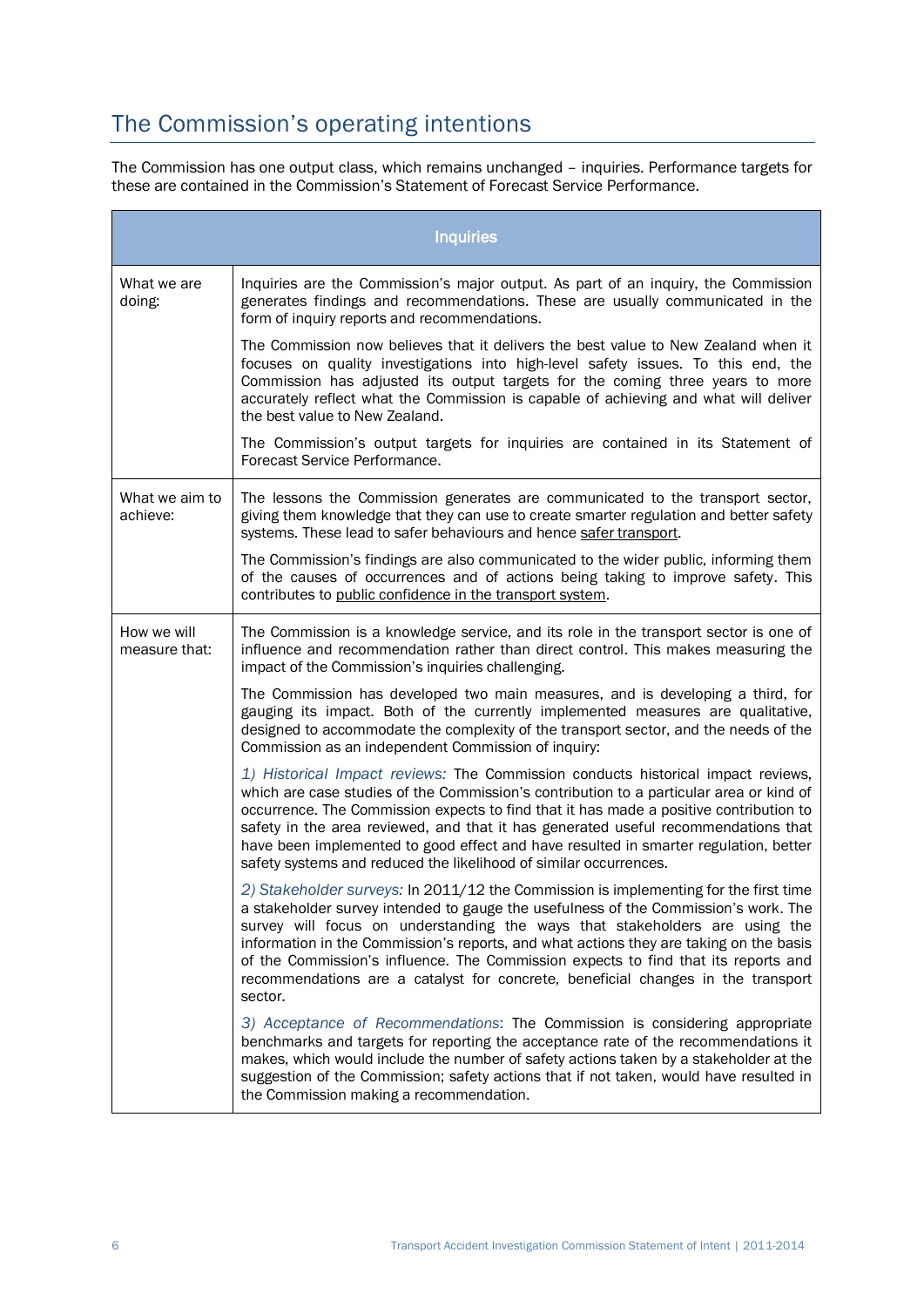## <span id="page-20-0"></span>Continuous improvement

To support its output of inquiries, the Commission has a work programme focused on continuous improvement, which it has divided into three broad areas - productivity, responding to trends, and communication.

| Productivity              |                                                                                                                                                                                                                                                                                                                                                                                                                                                                                                                 |  |
|---------------------------|-----------------------------------------------------------------------------------------------------------------------------------------------------------------------------------------------------------------------------------------------------------------------------------------------------------------------------------------------------------------------------------------------------------------------------------------------------------------------------------------------------------------|--|
| What we are doing:        | The Commission will improve its productivity through the propagation<br>and use of three new tools expected to be implemented by the start of<br>the 2011/12 financial year:                                                                                                                                                                                                                                                                                                                                    |  |
|                           | an investigation information management system;<br>organisation-wide key performance indicators; and<br>staff-specific key performance indicators                                                                                                                                                                                                                                                                                                                                                               |  |
| What we aim to achieve:   | The Commission aims to improve productivity across all modes,<br>producing higher-quality and more timely reports through improved<br>internal project management. The Commission expects this to<br>increase the effectiveness of its inquiries and to improve value for<br>money.                                                                                                                                                                                                                             |  |
| How we will measure this: | The Commission measures the time taken to publish its reports. In<br>previous years, only around 10% of the Commission's inquiries were<br>completed within the industry standard of 220 working days, and in<br>some years more than half the Commission's inquiries took more than<br>the industry maximum of two years. The Commission intends to<br>improve on these figures with a goal of eventually achieving 40% of its<br>inquiries completed within 220 days, and none taking more than two<br>vears. |  |
|                           | The Commission also intends to maintain its output of reports at 30,<br>which reflects what the Commission believes is the maximum output it<br>can sustain with current staff levels and still maintain quality<br>standards.                                                                                                                                                                                                                                                                                  |  |
|                           | These targets are detailed further in the Non-Financial Measures<br>section of this document.                                                                                                                                                                                                                                                                                                                                                                                                                   |  |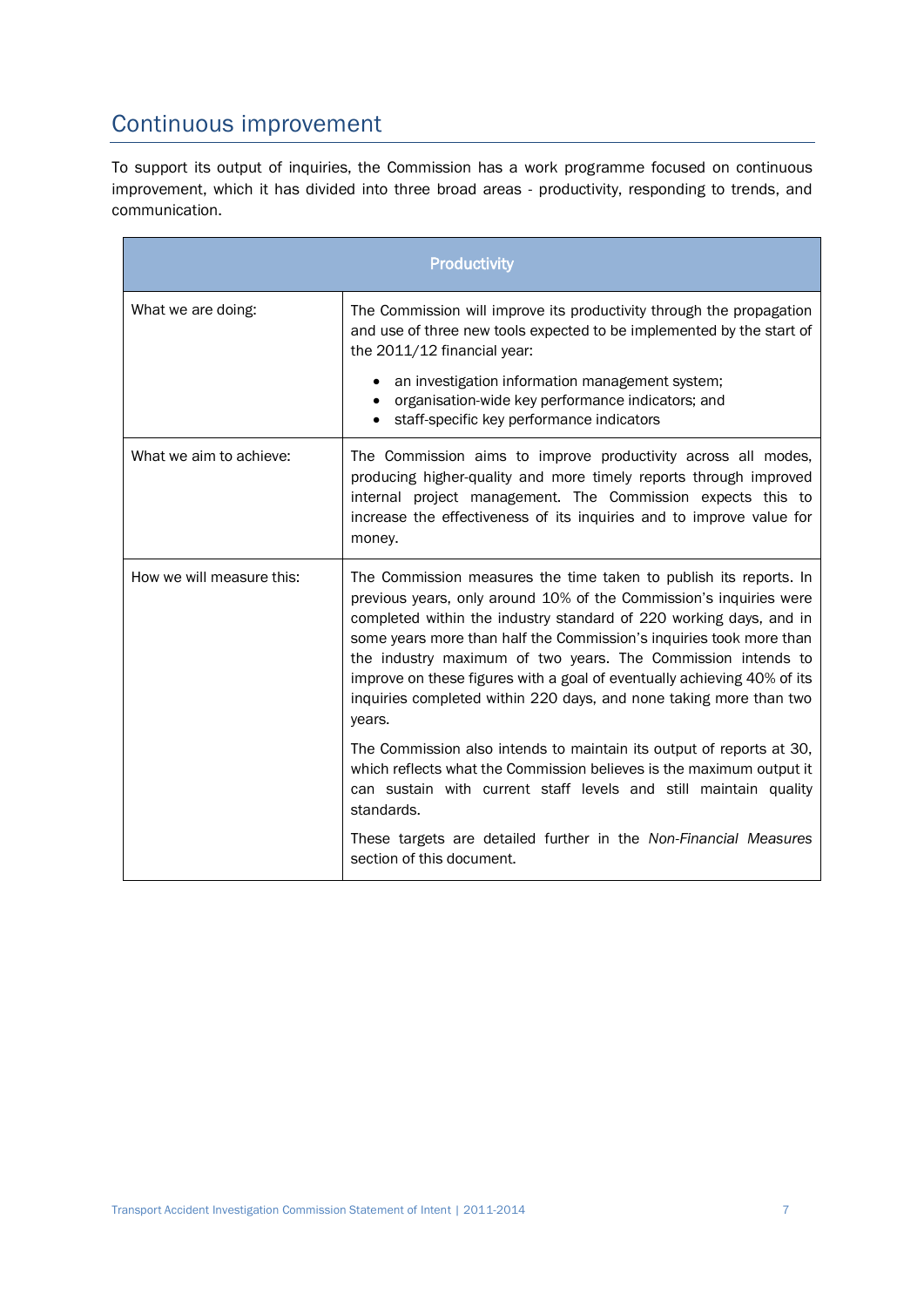| <b>Responding to Trends</b> |                                                                                                                                                                                                                                |  |  |
|-----------------------------|--------------------------------------------------------------------------------------------------------------------------------------------------------------------------------------------------------------------------------|--|--|
| What we are doing:          | The Commission is revising its quality assurance system for the<br>purpose of continuous improvement of its internal policies,<br>procedures, and documentation. Specific projects intended for the<br>coming three years are: |  |  |
|                             | • continued expansion of the Commission's research capabilities;<br>• updating its major accident strategy;<br>• revising and updating its investigation procedures documents;<br>developing an international strategy.        |  |  |
| What we aim to achieve:     | The Commission's quality assurance system is designed to respond to<br>emerging trends and existing risks in the transport sector as well as in<br>the wider government context.                                               |  |  |
|                             | By continuously reviewing and updating its internal and external<br>practices, the Commission will maintain currency in the context of an<br>ever-changing environment.                                                        |  |  |
| How we will measure this:   | This is a project with broad scope, which contributes to long-term<br>goals. This makes measuring success in this project difficult.                                                                                           |  |  |
|                             | The Commission is in the process of determining timelines for the<br>deliverables in this project, and will report against these in future<br>accountability documents.                                                        |  |  |

| <b>Communication</b>      |                                                                                                                                                                                                                                                                                                                                                                  |  |
|---------------------------|------------------------------------------------------------------------------------------------------------------------------------------------------------------------------------------------------------------------------------------------------------------------------------------------------------------------------------------------------------------|--|
| What we are doing:        | The Commission is developing a broad communications strategy to<br>improve the way it communicates its findings, explore alternative<br>publication methods, and to enhance the Commission's relationships<br>with stakeholders.                                                                                                                                 |  |
| What we aim to achieve:   | Communicating the Commission's findings is key to its role in<br>improving transport safety and increasing public confidence in the<br>transport system. The communication project is intended to increase<br>the value the Commission gets from its inquiries by ensuring that the<br>findings and recommendations it generates are effectively<br>promulgated. |  |
| How we will measure this: | The stakeholder survey that the Commission is developing to gauge its<br>impact will also return information on how well the Commission<br>communicates its findings. The Commission expects to receive<br>positive feedback on its communications.                                                                                                              |  |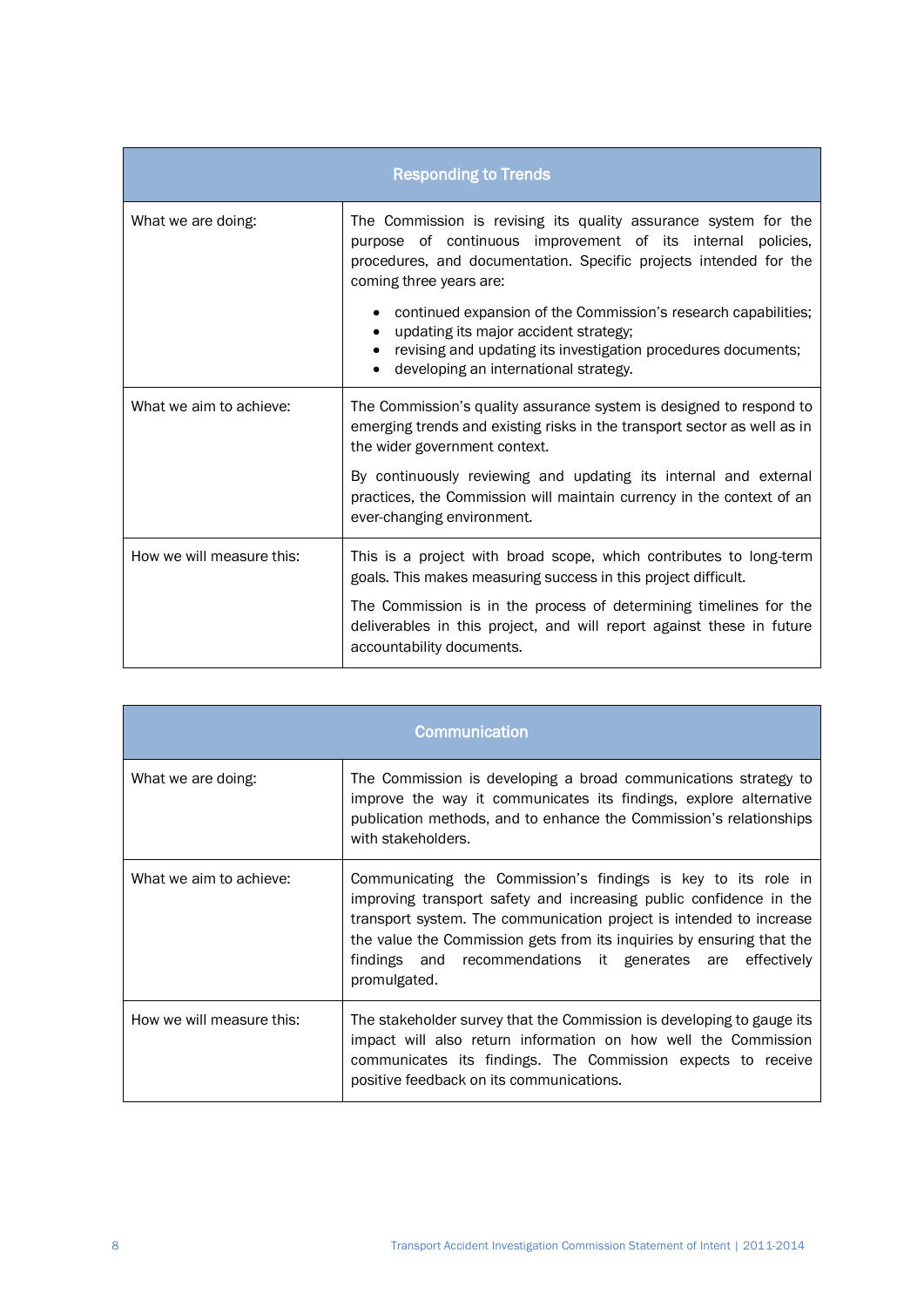## <span id="page-22-0"></span>Assessing organisational health and capability

The Commission's organisational health and capability policies focus on ensuring the Commission has access to the right resources to meet its needs. This means making sure that the Commission has the right people, equipment, and facilities.

#### <span id="page-22-1"></span>People

The Commission is a small organisation with a highly specialised workforce.

People with the investigative skills and expertise needed to perform the Commission's investigative role are difficult to find meaning that in most cases people recruited as investigators need to undergo extensive training during the first 18 to 24 months of joining the Commission. This training includes completing the accident investigation programme run by Cranfield University in the United Kingdom; a 2-stage programme designed to, in the first stage, teach the fundamentals of investigation techniques, and in the second stage teach advanced mode-specific training techniques. Other training programmes are offered in report writing, interview techniques, human factors and media training.

Given the limited pool of potential investigators and the long lead time before investigators become fully productive and the small size of each mode team, the Commission is vulnerable to retirements and resignations of investigators. To mitigate this risk, the Commission is:

- Recruiting staff with a wider range of experience levels
- Developing a number of multi-mode investigators, who are able to cover potential vacancies
- Exploring alternative staffing structures to enable better succession planning

The Commission will report on the success of these activities in future accountability documents.

As a small organisation, the Commission cannot cover all specialist skills so to manage this, the Commission has a practice of engaging contract workers to cover areas for which a full-time position is either not required or cannot be covered. This ensures that the Commission maintains a high level of contemporary expertise, while keeping a full workload for its permanent staff.

#### <span id="page-22-2"></span>Equipment

From time to time, the Commission's work requires specialist equipment and machinery to retrieve and examine wreckage and other physical evidence. This is not the case with all inquiries – only some. And in most instances, the type of equipment and machinery concerned requires specialist people to operate them.

Purchasing and maintaining this type of equipment is not a viable option given the significant costs involved vis-a-vis the Commission's infrequent need for this equipment. However, to ensure that the Commission does have access to this type of equipment, it has partnered with other government organisations. For example, the Commission has a memorandum of understanding with the New Zealand Defence Force, the Police, and the 3 transport regulators regarding shared use of equipment.

#### <span id="page-22-3"></span>**Facilities**

From time to time, the Commission needs to store and work on large items such as aircraft, ship or train wreckage for evidentiary purposes. For this reason, the Commission leases a warehouse and workshop in Wellington.

At times this space can be under-utilised. To manage this, the Commission allows other government organisations to share this storage facility. The Civil Aviation Authority routinely uses this facility and it is available to the other Regulators, Civil Defence and the New Zealand Fire Service.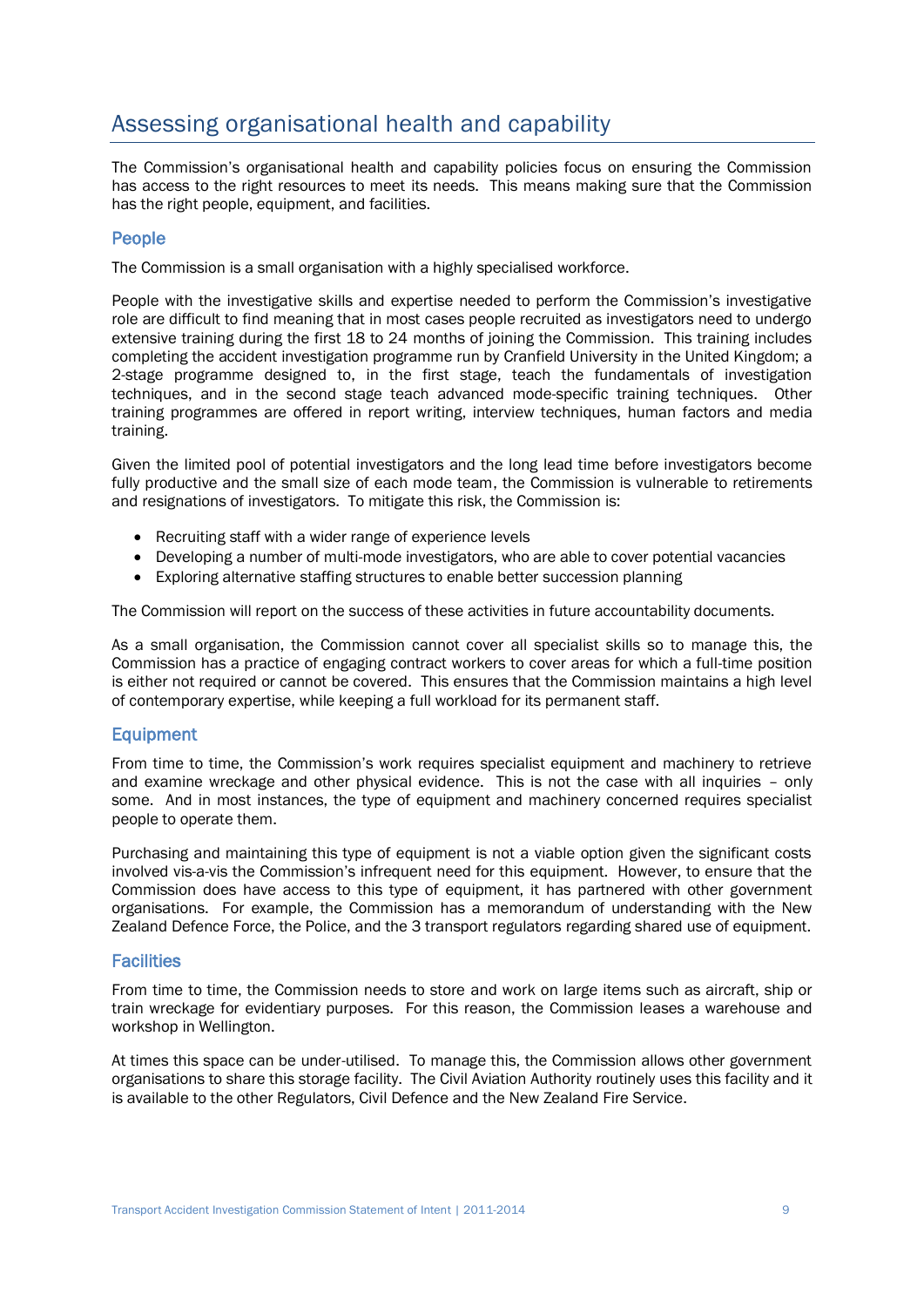## <span id="page-23-0"></span>Reporting to the Minister and other information

#### <span id="page-23-1"></span>Reporting to the Minister

The Commission will continue to report quarterly to the Minister of Transport on the following matters:

- key achievements and events for the reporting period, and emerging issues;
- actual progress for the reporting period against the financial and non-financial output measures set out in the following section, including explanation of any significant variances from these measures and any impact on the expected delivery of the related outputs;
- actual financial performance for the reporting period against the forecast financial statements, including explanation of any significant variances from those forecasts and the impact on the expected year-end outturn;
- an explanation of the changes and the supporting rationale whenever financial and/or nonfinancial performance is reforecast substantively by the Commission during the reporting period (e.g. a revised budget is adopted), an explanation of the changes and the supporting rationale. Future reporting will then state the reforecast measures, reference the explanation, and report against the reforecast measure levels; and
- any significant issues or risks arising during the reporting period, or anticipated, the impacts of these issues or risks and the ways these are being managed by the Commission. This reporting will include consideration of issues or risks for organisational capability.

#### <span id="page-23-2"></span>Other information required by the Act

The Transport Accident Investigation Commission Act 1990 requires the Commission to include in its statement of intent any new borrowings, financial leases or similar liabilities that it intends incurring during the year. The Commission does not intend incurring any such new borrowings, financial leases or similar liabilities during the year.

The Commission has an existing financial lease in respect of its printing equipment. This arrangement was not recognised in previous years, and is included for the first time in this Statement of Intent.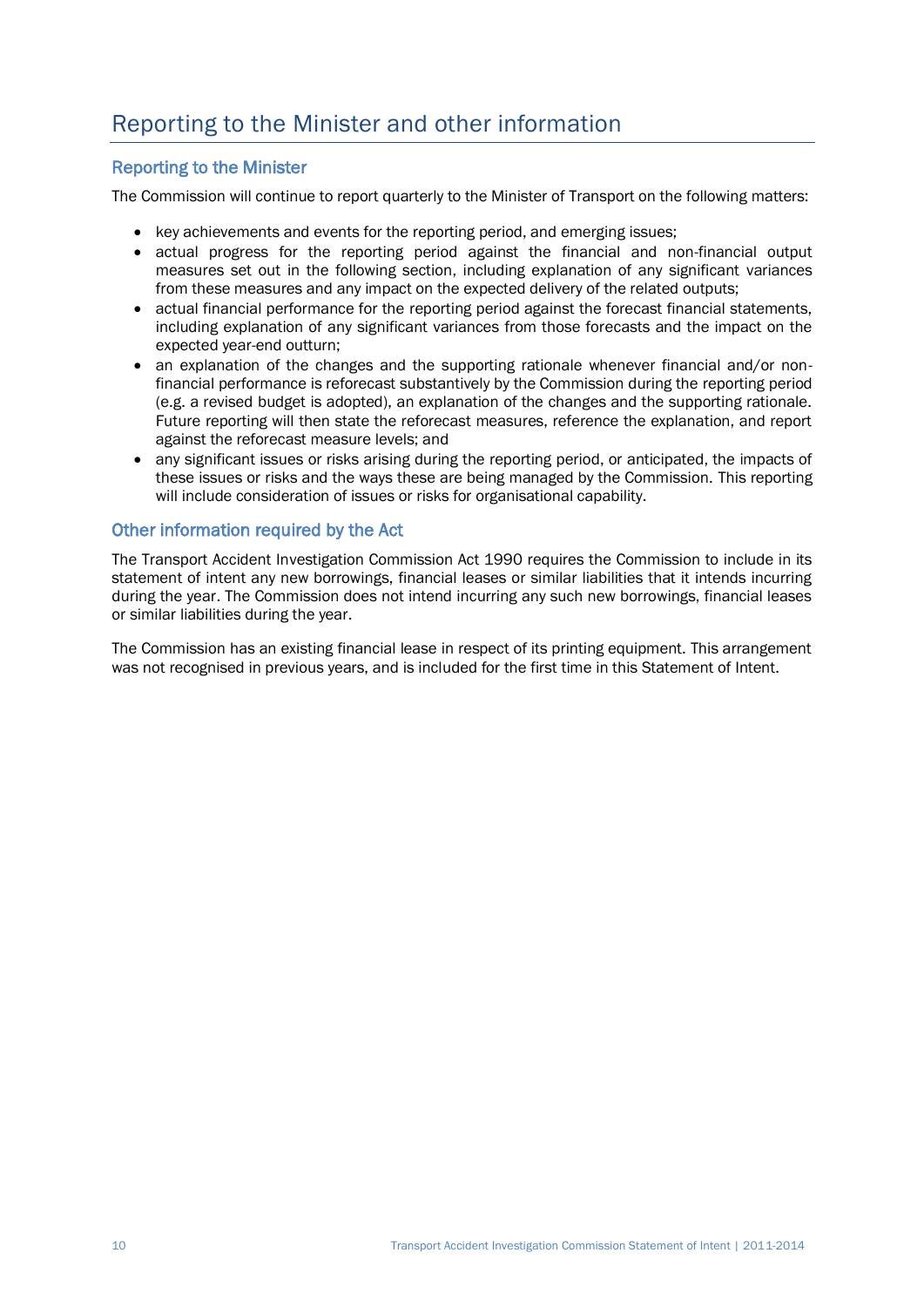## <span id="page-24-0"></span>Statement of Forecast Service Performance

The following table summarises the measures the Commission will use to gauge its performance against output targets:

| <b>Measure</b>                                         | Projected<br>2010/11    | 2011/12   | 2012/13   | 2013/14   |
|--------------------------------------------------------|-------------------------|-----------|-----------|-----------|
|                                                        | Cost                    |           |           |           |
| Average lifetime cost of inquiries<br>closed           | \$131                   | \$129k    | \$129k    | \$129k    |
|                                                        | Quantity                |           |           |           |
| Inquiries opened                                       | 18                      | 30        | 30        | 30        |
| Inquiries closed                                       | 30                      | 30        | 30        | 30        |
| Reports published                                      | 30                      | 30        | 30        | 30        |
|                                                        | <b>Timeliness</b>       |           |           |           |
| Average age of inquiries in progress<br>(working days) | 300                     | 300       | 250       | 200       |
| Percentage published under 220 days                    | 15%                     | 20%       | 30%       | 40%       |
| Percentage published under 440 days                    | 50%                     | 80%       | 90%       | 100%      |
| Quality                                                |                         |           |           |           |
| Historical Impact Review (qualitative<br>measure)      | See below               | See below | See below | See below |
| Stakeholder Survey (qualitative<br>measure)            | <b>Not</b><br>Available | See below | See below | See below |

These measures are defined and the targets are explained below.

#### <span id="page-24-1"></span>**Cost**

"*Average lifetime cost of inquiries closed*" is a measure of the Commission's efficiency and value for money. For each of the inquiries closed in the period, the approximate cost of that inquiry over its lifetime is calculated. The Commission is developing tools to better measure the actual costs of inquiries, including hours spent on each inquiry. The average of this figure for all the inquiries closed in the period indicates the expense involved in producing that period's output.

The Commission aims to have the average lifetime cost of inquiries closed not exceed a proportional share of the Commission's total budget for a year. The figure of \$129k represents the Commission's total funding divided across the number of inquiries the Commission aims to produce. As this is a new measure, the Commission is still developing its understanding of how this figure changes in response to the Commission's output, and what fluctuations in the figure may mean.

#### <span id="page-24-2"></span>**Ouantity**

*"Inquiries opened"* is the number of inquiries the Commission has opened in the period. The Commission's workload fluctuates depending on the number of occurrences in New Zealand that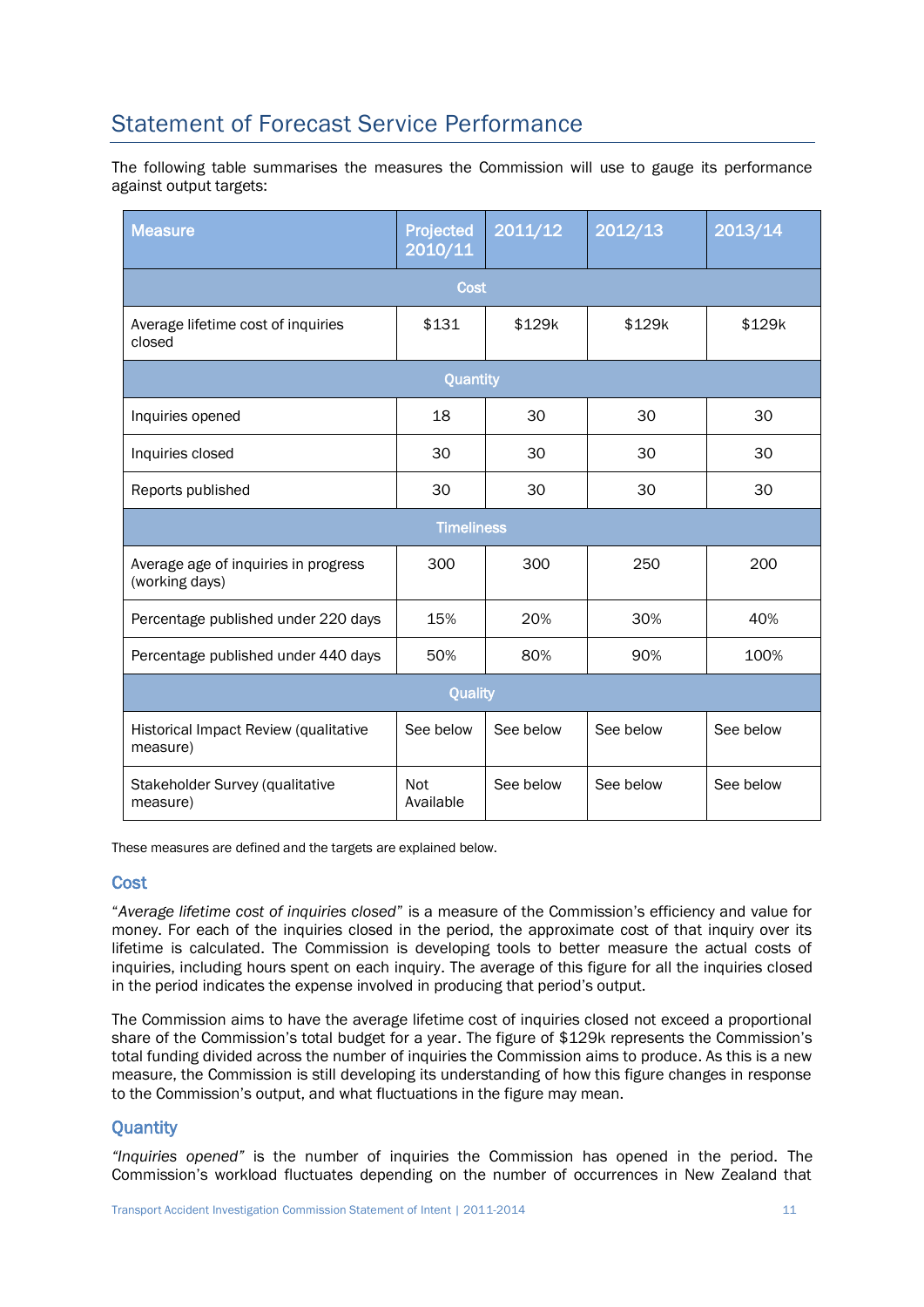have significant implications for transport safety. The Commission can control its launch rates, but only to a degree, as there will be cases that it will have little discretion on, major accidents being one example. However, the Commission can manage its workload and control its launch rate for those discretionary occurrences; those where it might make findings and safety recommendations, but the cost of the inquiry outweighs the value (increase in transport safety).

"*Inquiries closed*" and "*Reports Published*" are both measures of the Commission's output. "Inquiries closed" counts the number of investigations, foreign or domestic, that the Commission has conducted and closed to its satisfaction. Not all of the Commission's investigations result in a report being published, especially when the Commission is assisting an overseas investigation agency.

"Reports published" counts the number of reports on inquiries that the Commission has published in the period. Because the Commission sometimes publishes an interim or preliminary report prior to a final report, this figure does not correspond exactly to the number of inquiries closed.

The Commission's production figures are somewhat dependent on random variation in occurrence rates. Major occurrences, which require special attention and extra resources, significantly disrupt the Commission's work flow. The figure of 30 inquiries closed and 30 reports published represents what the Commission believes it should achieve if it is applying its launch criteria consistently, if its staff are working to full capacity, and if there are no major occurrences during the period. Launching complex and demanding inquiries, or decreased staff capacity, may influence this figure downward.

#### <span id="page-25-0"></span>**Timeliness**

"*Average age of inquiries in progress*" is the average number of working days that each of the Commission's currently-open inquiries has been open. It is calculated at the end of each period. This number gives an indication of the Commission's work flow. A high average age means that the Commission has not had sufficient turnover of inquiries, and a backlog or queue may be forming. The average age of inquiries is currently high, and the Commission aims to reduce this over time.

The time taken to complete an inquiry depends on several factors. Most notably it depends on the complexity and scope of the inquiry, and how effectively the Commission is working on the investigation. The industry standard, as defined by the International Civil Aviation Organisation, is that all inquiries should be completed within two years (440 working days). Many less complex inquiries should be possible to close within 220 working days.

"*Percentage published under 220 days*" calculates the number of reports published in the period that took fewer than 220 working days to complete, as a percentage of the total number of reports published in the period.

The Commission aims to improve in this measure. Currently very few of the Commission's inquiries are published in under 220 working days. The Commission intends to achieve a gradual improvement in this measure. The figure of 40% of inquiries published in less than 220 working days represents what the Commission believes is the average percentage of its inquiries that warrant no more than 220 days of work. If the Commission is completing fewer than 40% of its inquiries within 220 days, it may indicate that either the Commission is not working on its inquiries effectively, or that the percentage of complex cases is unusually high.

"*Percentage published under 440 days*" is calculated in the same way as the figure for 220 days. The Commission aims to eventually achieve the industry standard of no inquiries taking longer than 440 days. Internationally, many organisations do not meet this target. However, the Commission believes that it is possible.

#### <span id="page-25-1"></span>**Ouality**

*Historical impact reviews* are case studies of a specific area or occurrence type that the Commission has inquired into. The Commission conducts a review of a different area each year. As well as assessing the impact of the Commission's inquiries, they look at the quality of the inquiries by reviewing the Commission's findings and recommendations with the benefit of hindsight. In a previous review, the Commission found that some of its inquiries and recommendations in the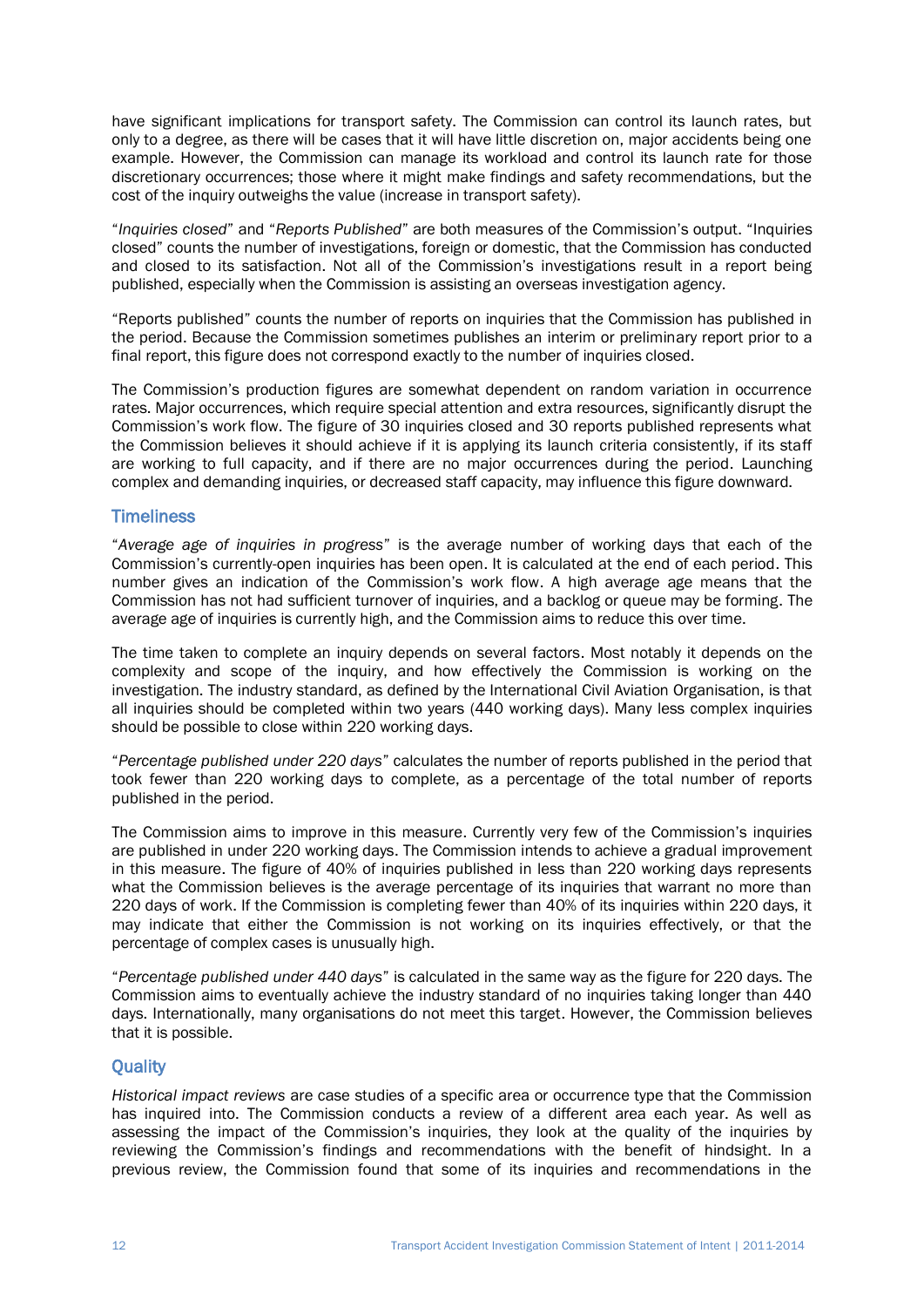reviewed area were of too narrow a scope to have a significant impact on transport safety. Future reviews will assess this aspect of quality, as well as others.

The Commission's *stakeholder surveys* are still in development, but these are intended to examine not just the influence of the Commission's inquiries, but also their quality in terms of communication, access, and fairness. The Commission will be designing the survey questions so as to enable a measure against what it is aiming to achieve in these areas. Targets for this quality measure are still under development.

The Commission continues to investigate other measures of quality.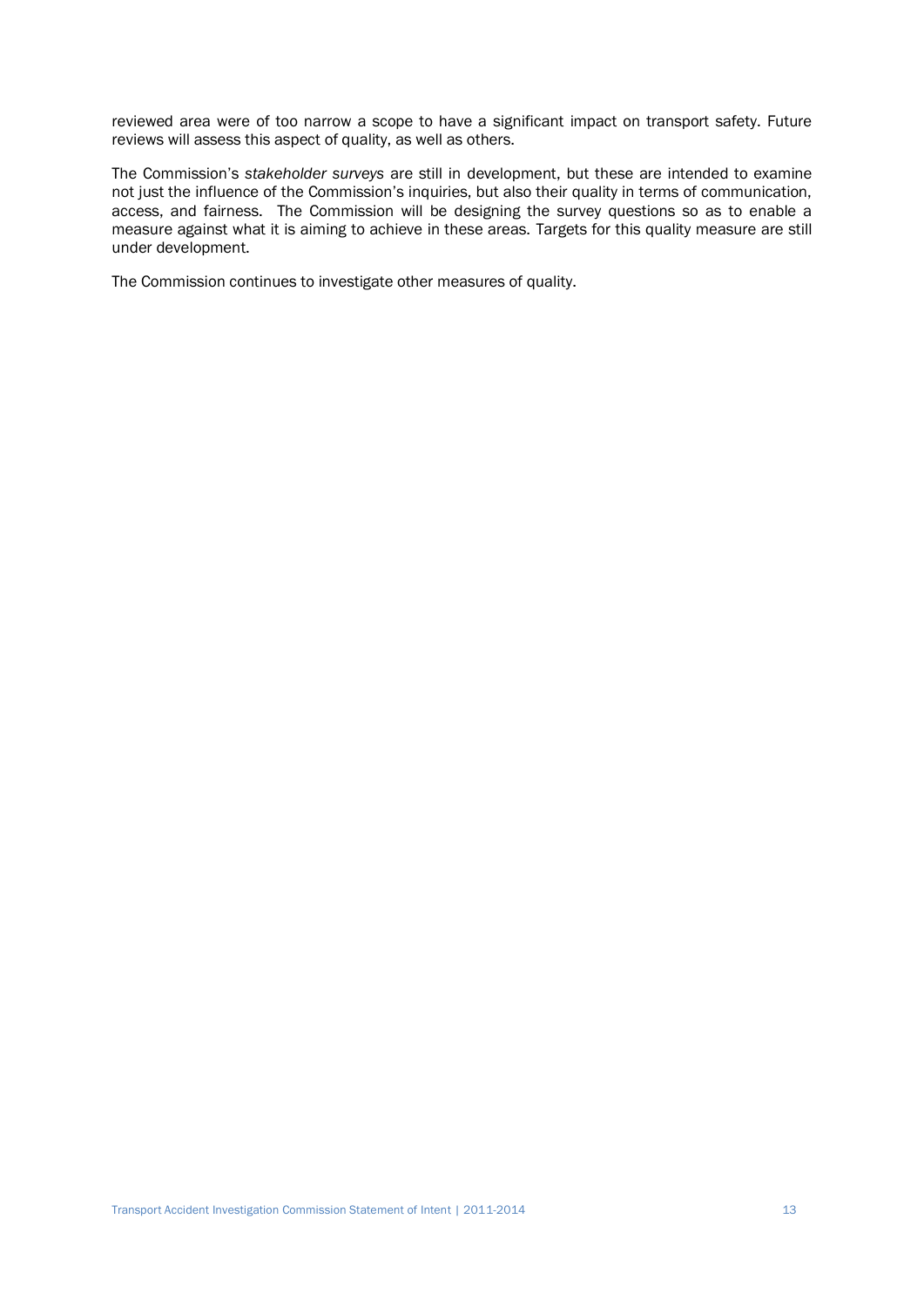## <span id="page-27-0"></span>Statement of accounting policies

#### <span id="page-27-1"></span>Reporting entity

The Commission is an independent Crown entity established under the Transport Accident Investigation Commission Act 1990.The Commission is also a Public Benefit Entity (PBE) for the Purposes of NZIFRS.

The Commission investigates aviation, marine and rail accidents and incidents, the circumstances of which have, or are likely to have, significant implications for transport safety. The Commission publishes recommendations and reports on accidents and incidents in order to avoid similar occurrences in the future.

The Commission also represents New Zealand at accident investigations conducted by overseas authorities in which New Zealand has a specific interest, conducted by overseas authorities, and exchanges accident and incident information with overseas government accident investigation authorities.

The Commission's accident investigation capability is occasionally extended, on a cost recovery basis where possible, to Pacific Island states with no similar agency.

The Financial Forecasts of the Commission are for the years 2011-2014. The Financial Forecasts were authorised for issue by the Board on 20 April 2011.

#### <span id="page-27-2"></span>Accounting policies and changes in accounting policies

#### Accounting policies

#### Overall considerations

The financial forecasts have been prepared in accordance with the Transport Accident Investigation Commission Act 1990 and the Crown Entities Act 2004, which includes the requirement to comply with New Zealand's generally accepted accounting practice ("NZ GAAP").

The Financial Forecasts have been prepared on a historical cost basis.

The Financial Forecast statements are presented in New Zealand dollars and all values are rounded to the nearest dollar.

#### Changes in accounting policies

The accounting policies are consistent with those used in previous forecasts except that the Commission has adopted the standards, amendments and interpretations as outlined below. The adoption of these standards, amendments and interpretations did not have any effect on the forecasted financial performance or position of the Commission.

#### *(a) NZ IAS 1 - Presentation of Financial Statements*

NZ IAS 1 Presentation of Financial statements (revised 2007) replaces NZ IAS 1 Presentation of Financial Statements (issued 2004) and is effective for reporting periods beginning on or after 1 January 2009. The revised standard required information in financial statements to be aggregated on the bases of shared characteristics and introduces a statement of comprehensive income. The statement of comprehensive income will enable readers to analyse changes in equity resulting from non-owner changes separately from transactions with the Crown in its capacity as "owner". The revised standard gives the Commission the option of presenting items of income and expense and components of other comprehensive income either in a single statement of comprehensive income with subtotals, or in two separate statements (a separate income statement followed by a statement of comprehensive income). The Commission has adopted a single statement of comprehensive income and there is no impact on the financial performance or position as the changes are of presentation nature.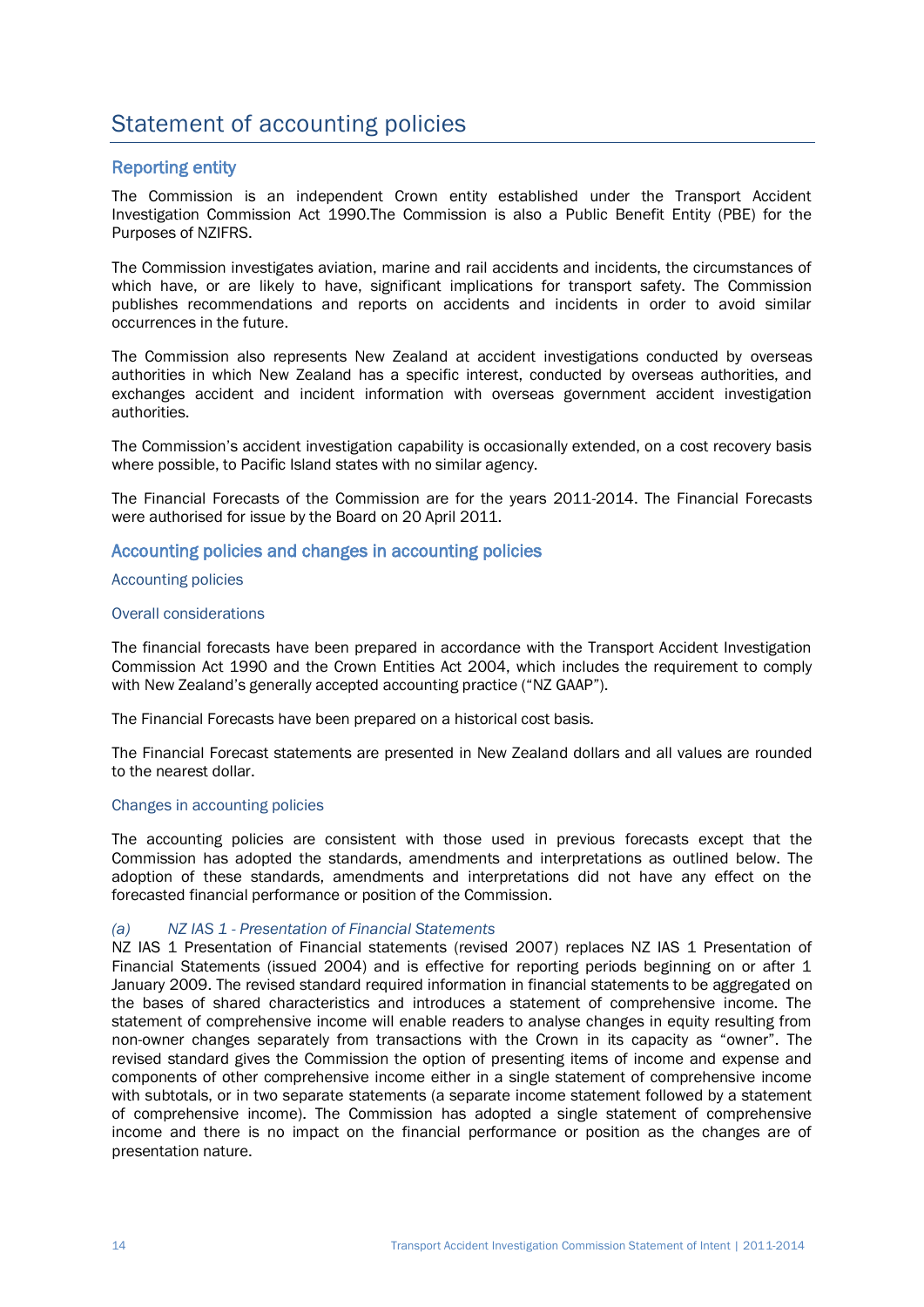#### *(b) NZ IAS 23 Borrowing Costs*

NZ IAS 23 Borrowing Costs (revised 2007) replaces NZ IAS 23 Borrowing Costs (issued 2004) and is effective for reporting periods commencing on or after 1 January 2009. The revised standard requires all borrowing costs to be capitalised if they are directly attributable to the acquisition, construction or production of a qualifying asset.

#### *(c) NZ IAS 24 Related Party Disclosures*

NZ IAS 24 Related Party Disclosures (revised 2009) replaces NZ IAS 24 Related Party Disclosures (issued 2004) and is effective for reporting periods beginning on or after 1 January 2011. The revised standard:

- i) Removes the previous disclosure concessions applied by the Commission for armslength transactions between the Commission and entities controlled or significantly influenced by the Crown. The effect of the revised standard is that more information is required to be disclosed about transactions between the Commission and entities controlled or significantly influenced by the Crown.
- ii) Provides clarity on the disclosure or related party transactions with Minsters of the Crown. Further, with the exception of the Minister of Transport, the Commission will be provided with an exemption from certain disclosure requirements relating to transactions with other Ministers of the Crown. The clarification could result in additional disclosures should there be any related party transactions with Ministers of the Crown.
- iii) Clarifies that related party transactions include commitments with related parties.

As early adoption has been permitted, the Commission has chosen to adopt this standard early as the changes do not have a significant impact on the forecasted financial statements. The revised standard simplifies the definition of a related party, clarifying its intended meaning and eliminating inconsistencies from the definition.

#### *(d) NZ IFRS 7 Financial Instruments: Disclosures*

Amendment to NZ IFRS 7 Financial Instruments: Disclosures. The amendments introduce a threelevel fair value disclosure hierarchy that distinguishes fair value measurements by the significance of valuation inputs used. A maturity analysis of financial assets is also required to be prepared if this information is necessary to enable users of the financial statements to evaluate the nature and extent of liquidity risk. The transitional provisions of the amendment do not require disclosure of comparative information in the first year of application.

#### Particular accounting policies

The following particular accounting policies that materially affect the measurement of financial performance and financial position have been applied:

#### *(a) Budget figures*

The budget figures have been prepared in accordance with NZ IFRS, using accounting policies that are consistent with those adopted by the Commission for the preparation of the Financial Forecasts.

#### *(b) Revenue*

#### *Revenue from Crown*

The Commission derives revenue through the provision of outputs to the Crown, for services to third parties and income from its investments. Such revenue is recognised at fair value when earned and is reported in the financial period to which it relates.

#### *Interest*

Interest income is recognised as it accrues on bank account balances, on-call and short-term deposits.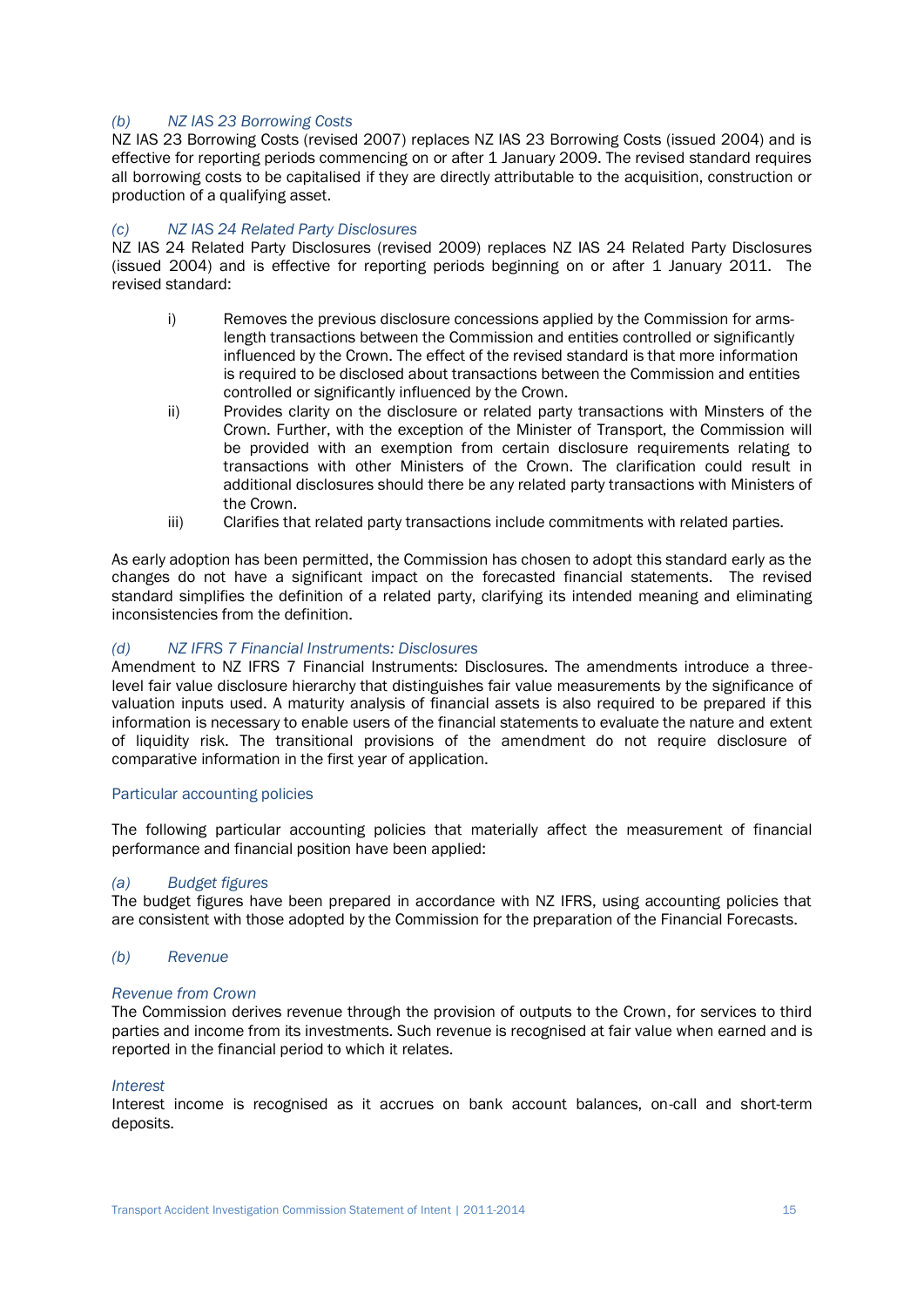#### *(c) Financial Instruments*

The Commission's financial instruments comprise cash and cash equivalents, trade and other receivables and creditors and other payables. A financial instrument is recognised when the Commission becomes a party to the contractual provisions of the instrument.

Financial assets are derecognised when the contractual rights to the cash flows from the financial asset expire, or when the financial asset and all the substantial risks and rewards are transferred.

A financial liability is derecognised when it is extinguished, discharged, cancelled or expires.

Financial instruments are initially recognised at their fair value and classified into one of the following categories. Financial assets and financial liabilities are measured subsequently as described below.

#### *Financial Assets*

For the purpose of subsequent measurement, are classified into the following categories upon initial recognition:

- loans and receivables:
- financial assets at fair value through profit and loss;
- held to maturity investments; and
- available-for-sale financial assets

The category determines subsequent measurement and whether any resulting income and expense is recognised in profit or loss or in other comprehensive income.

All financial assets except those at fair value through the profit and loss are subject to review for impairment at least each reporting date. Financial assets are impaired when there is objective evidence that a financial asset or group of financial assets is impaired. Different criteria to determine impairment are applied for each category of financial assets, which are described below.

#### *Loans and Receivables*

Loans and receivables are non-derivative financial assets with fixed or determinable payments that are not quoted in an active market.

The Commission's cash and cash equivalents and trade and other receivables fall into this category of financial instruments.

Loans and receivables are initially measured at fair value and subsequently measured at amortised cost using the effective interest method, less any provision for impairment.

A provision for impairment of receivables is established when there is objective evidence that the Commission will not be able to collect all amounts due according to the original terms of the receivables. The amount of provision is the difference between the asset's carrying value and the present value of estimated future cash flows, discounted using the effective interest rate method.

#### *Financial Liabilities*

The Commission's financial liabilities include trade and other payables.

Financial liabilities are measured subsequently at amortised cost using the effective interest rate method, except for financial liabilities, held for trading or designated at fair value through profit and loss, that are carried subsequently at fair value with gains or losses recognised in profit or loss. The Commission does not currently have any financial liabilities held for trading or designated at fair value through profit or loss.

#### *(d) Cash and cash equivalents*

Cash and cash equivalents includes cash on hand, deposits held at call with banks and other shortterm highly liquid investments with original maturities of three months or less.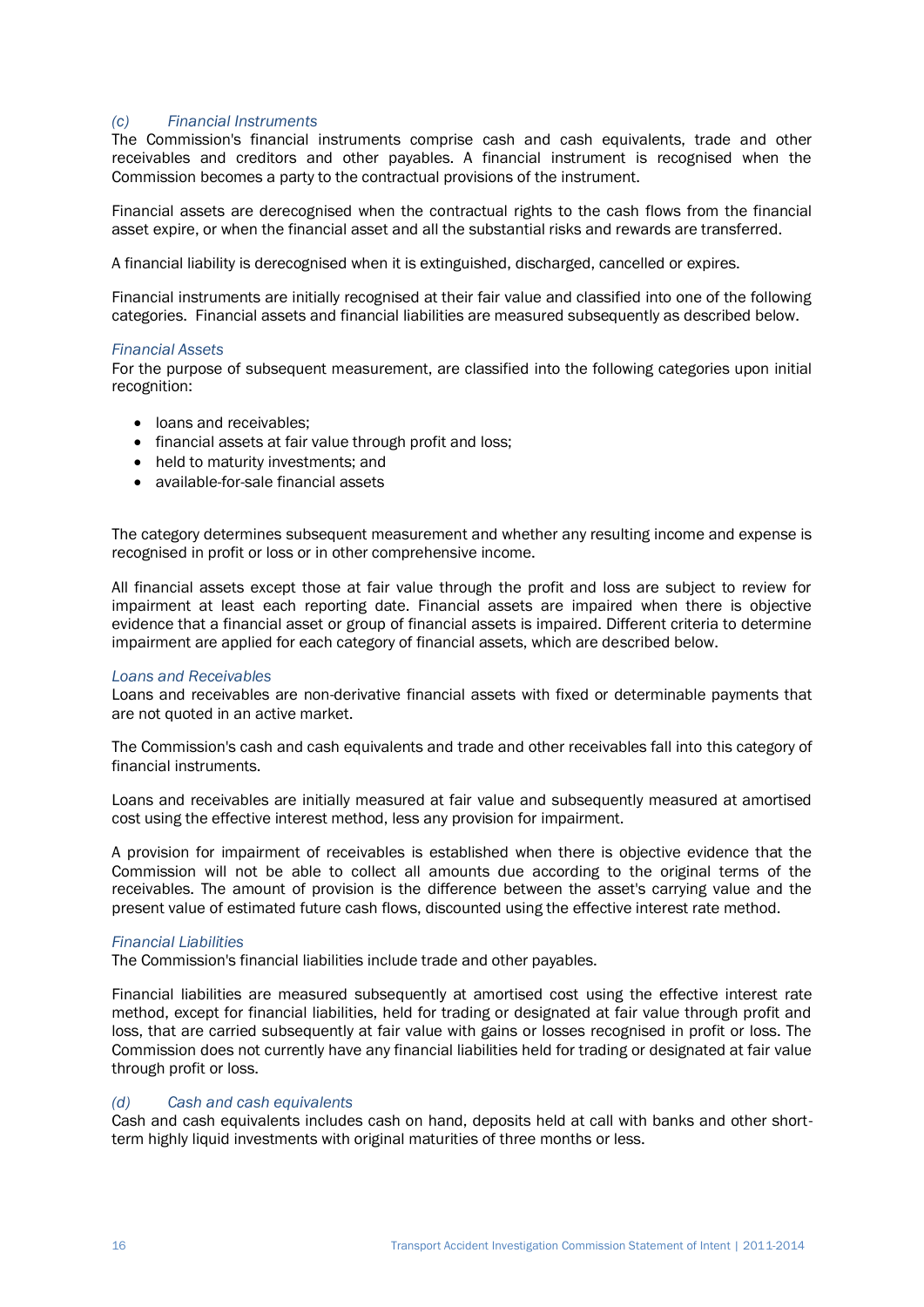#### *(e) Trade and other receivables*

Trade and other receivables are initially measured at fair value and subsequently measured at amortised cost using the effective interest method, less any provision for impairment.

A provision for impairment of receivables is established when there is objective evidence that the Commission will not be able to collect all amounts due according to the original terms of the receivables. The amount of provision is the difference between the asset's carrying value and the present value of estimated future cash flows, discounted using the effective interest rate method.

#### *(f) Property, plant and equipment are shown at cost less accumulated depreciation and impairment losses*

#### *Additions*

The cost of an item of property plant and equipment is recognised as an asset if, and only if, it is probable that future economic benefits or service potential associated with the item will flow to the Commission and the cost of the item can be measured reliably.

#### *Disposals*

Gains and losses on disposals are determined by comparing the proceeds with the carrying amount of the asset. Gains and losses on disposals are included in the Forecasted Financial Position.

#### *Depreciation*

Depreciation is provided on a straight line basis at rates that will write the assets off over their estimated useful lives. The useful lives and associated depreciation rates of major classes of assets have been estimates as follows:

| <b>Fixed Asset</b><br><b>Type</b> | <b>Useful Life</b><br>(Years) | <b>Depreciation</b><br>Rate % |
|-----------------------------------|-------------------------------|-------------------------------|
| Buildings (store)                 | $33 - 50$                     | 2% to 8.4%                    |
| Computer equipment                | $2.1 - 10$                    | 10% to 48%                    |
| Furniture and equipment           | $2.1 - 20$                    | 5% to 48%                     |
| Software (AllMS)                  | $3 - 5$                       | 25% to 33%                    |

#### *(g) Intangible assets*

#### *Software acquisition*

Acquired computer software licenses are capitalised on the basis of the costs incurred to acquire and bring to use the specific software.

Costs associated with maintaining computer software are recognised as an expense when incurred.

#### *Amortisation*

Computer software licenses are amortised on a straight-line basis over their estimated useful life of 3 years. Amortisation begins when the asset is available for use and ceases at the date the asset is disposed of. The amortisation charge is recognised in the Forecasted Statement of Comprehensive Income.

#### *Impairment of property, plant and equipment and intangible assets*

Intangible assets that have an indefinite useful life, or are not yet available for use, are not subject to amortisation and are tested annually for impairment.

Property, plant and equipment and intangible assets that have a finite useful life are reviewed for impairment at each financial reporting date and whenever events or changes in circumstances indicate that the carrying amount may not be recoverable.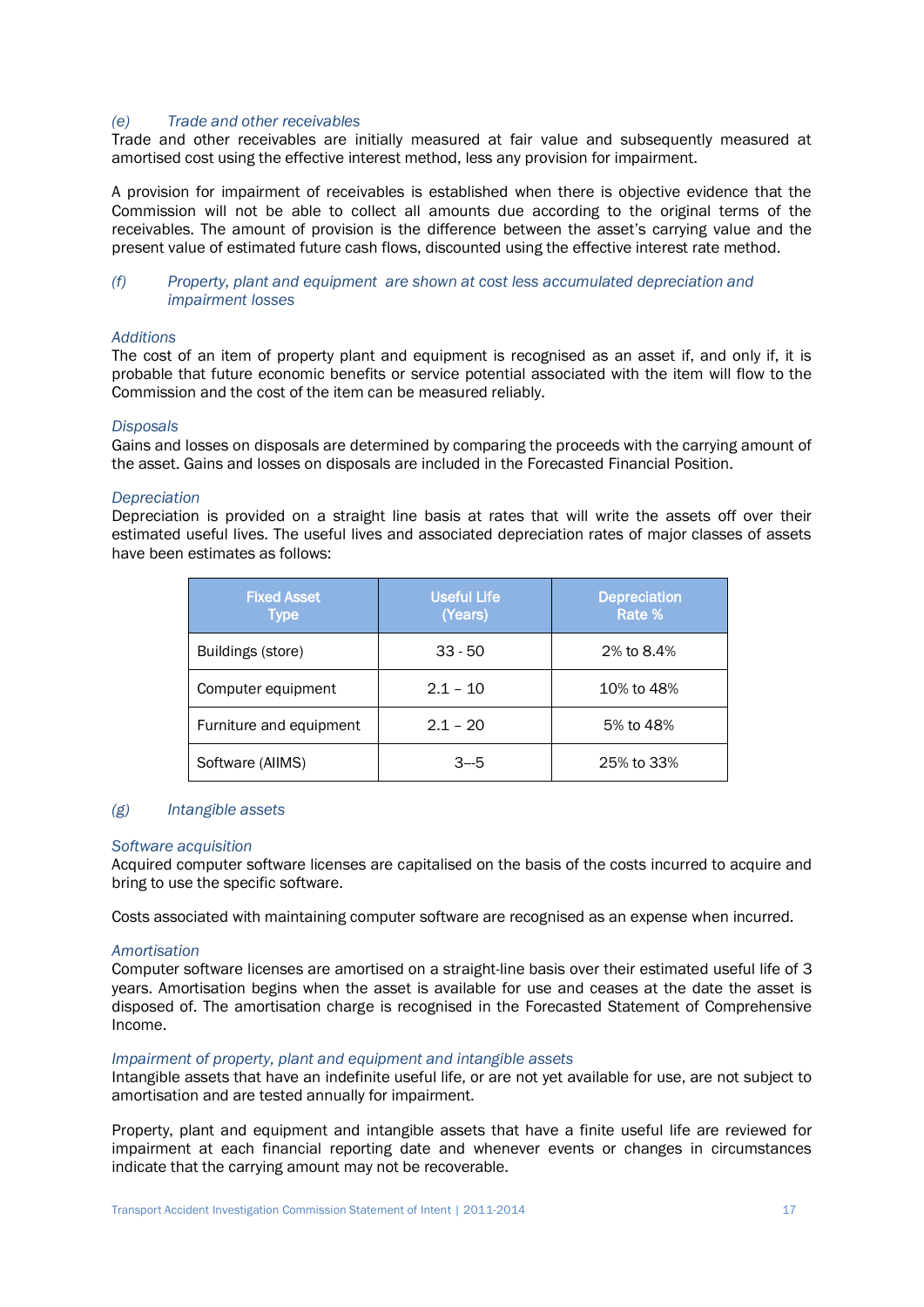An impairment loss is recognised for the amount by which the asset's carrying amount exceeds its recoverable amount.

#### *(h) GST*

All items in the Financial Forecast are stated exclusive of GST except for receivables and payables, which are stated on a GST inclusive basis. Where GST is not recoverable as input tax then it is recognised as part of the related asset or expense.

The net amount of GST recoverable from, or payable to, the Inland Revenue Department (IRD) is included as part of receivables or payables in the Forecasted Financial Position.

The net GST paid to, or received from, the IRD, including the GST relating to investing and financing activities, is classified as an operating cash flow in the Forecast of Cash Flows.

Commitments and contingencies are disclosed exclusive of GST.

#### *(i) Forecast of cash flows*

Cash comprises monies held in the Commission's bank accounts and short term deposits.

Financing activities comprise the change in equity and debt capital structure of the Commission.

Investing activities relate to the sale and purchase of fixed assets.

Operating activities include all transactions and other events that are not investing or financing activities. Interest received is included in operating activities.

#### *(j) Employee entitlements*

Employee entitlements that the Commission expects to be settled within 12 months of balance date are measured at nominal values based on accrued entitlements at current rates of pay.

These include salaries and wages accrued up to balance date, annual leave earned to, but not yet taken at balance date, retiring and long service leave entitlements expected to be settled within the next 12 months, and sick leave.

The Commission recognises a liability for sick leave to the extent that compensated absences in the coming year are expected to be greater than the sick leave entitlements earned in the coming year. The amount is calculated based on the sick leave entitlement that can be carried forward at balance date, to the extent the Commission anticipates it will be used by staff to cover those future absences.

#### *(k) Superannuation scheme*

#### *Defined contribution scheme*

Obligations for contributions to Kiwisaver are accounted for as a defined contribution superannuation scheme and is recognised as an expense in the statement of financial performance as incurred.

#### *(l) Taxation*

The Commission is a public authority in terms of the Income Tax Act 2004 and consequently is exempt from income tax.

#### *(m) Operating leases*

An operating lease is a lease that does not transfer substantially all the risks and rewards incidental to ownership of an asset. Lease payments under an operating lease are recognised as incurred over the lease term of the lease in the statement of comprehensive income.

Lease incentives received are recognised in the Forecast of Comprehensive Income over the lease term as an integral part of the total lease term.

The Commission has a lease for Level 11, Cigna House which is surplus to requirement. The Commission has a tenant signed until the expiry of the lease, in May 2015. As a result of the sub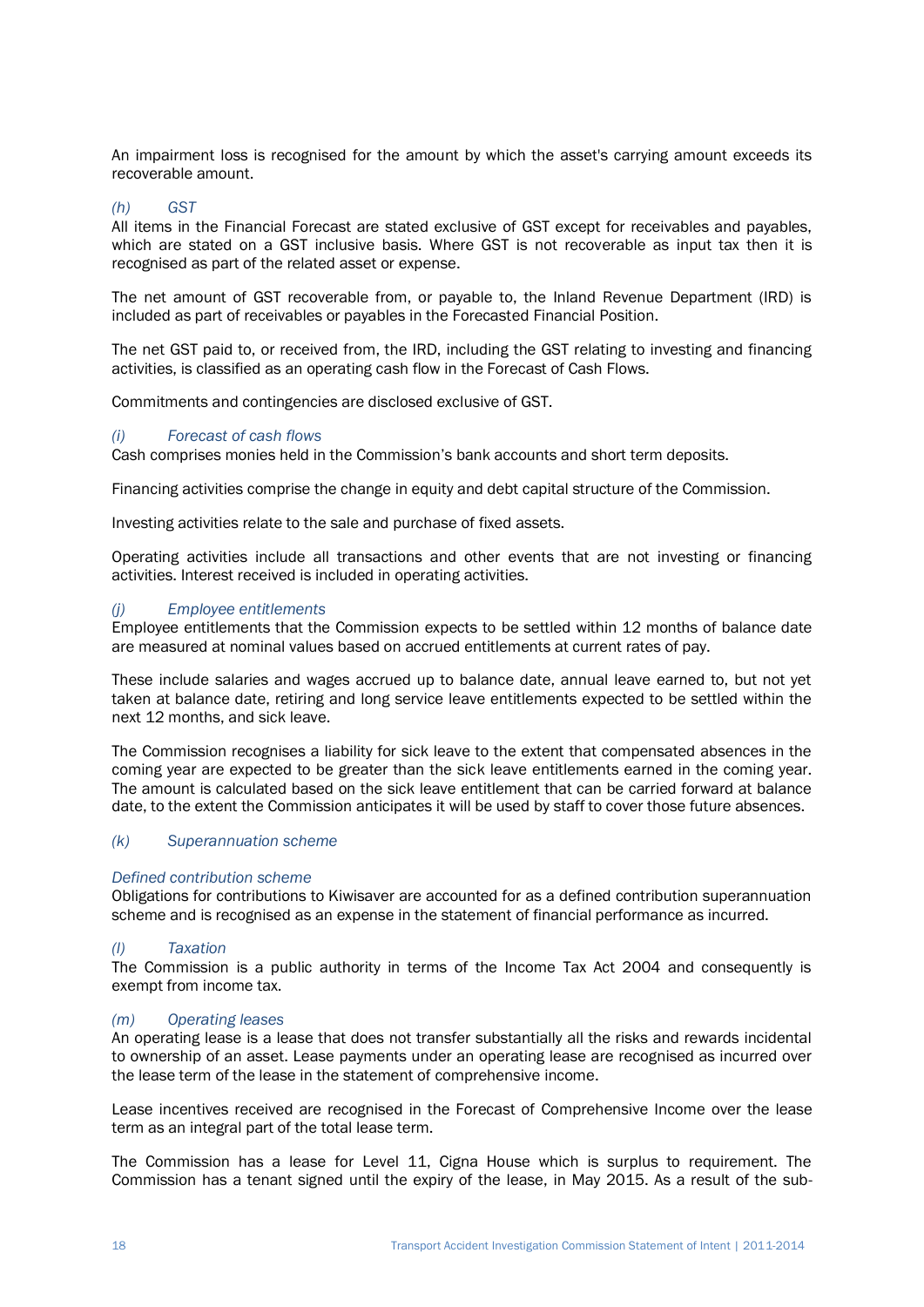lease the Commission will incur a loss. A provision of \$216,000 has been provided for in the financial statement to cover the net present value of this loss. The provision is for the future discounted rental payments not of anticipated rental income.

#### *(n) Financial instrument risks*

The Commission has policies to manage the risks associated with financial instruments. The Commission is risk averse and seeks to minimise exposure from its treasury activities. These policies do not allow any transactions that are speculative in nature to be entered into.

#### *Market risk*

#### *Fair value interest rate risk*

Fair value interest rate risk is the risk that the value of a financial instrument will fluctuate due to changes in market interest rates. The Commission's exposure to fair value interest rate risk is limited to its short-term bank deposits which are held at fixed rates of interest.

#### *Cash flow interest rate risk*

Cash flow interest rate risk is the risk that the cash flows from a financial instrument will fluctuate because of changes in market interest rates. Investments issued at variable interest rates expose the Commission to cash flow interest rate risk. The Commission has no variable interest rate investments.

#### *Currency risk*

Currency risk is the risk that the value of a financial instrument will fluctuate due to changes in foreign exchange rates. The Commission is not exposed to currency risk, as it does not enter into foreign currency transactions.

#### *Credit risk*

Credit risk is the risk that a third party will default on its obligation to the Commission, causing the Commission to incur a loss.

Due to the timing of its cash inflows and outflows, the Commission invests surplus cash with registered banks. The Commission's investment policy limits the amount of credit exposure to any one institution.

The Commission's maximum credit exposure for each class of financial instrument is represented by the total carrying amount of cash equivalents, investments and trade and other receivables. There is no collateral held as security against these financial instruments, including those instruments that are overdue or impaired.

The Commission has no significant concentrations of credit risk as it does not have any credit customers and only invests funds with registered banks with specified credit ratings.

#### *Liquidity risk*

Liquidity risk is the risk that the Commission will encounter difficulty raising liquid funds to meet commitments as the fall due. Prudent liquidity risk management implies maintaining sufficient cash, the availability of funding through adequate amount of committed credit facilities and the ability to close out market positions. The Commission aims to maintain flexibility in funding by keeping committed credit lines available.

In meeting its liquidity requirements, the Commission maintains a target level of investments that must mature within specified timeframes.

The Commission holds cash with Kiwi Bank, National Bank and BNZ. These banks are part of the Crown Retail Deposit Scheme. Deposits up to \$1million held with these banks are guaranteed by the Crown.

#### *(o) Critical accounting estimates and assumptions*

In preparing these Financial Forecasts the Commission has made estimates and assumptions concerning the future. These estimates and assumptions may differ from the subsequent actual results. Estimates and assumptions are continually evaluated and are based on historical experience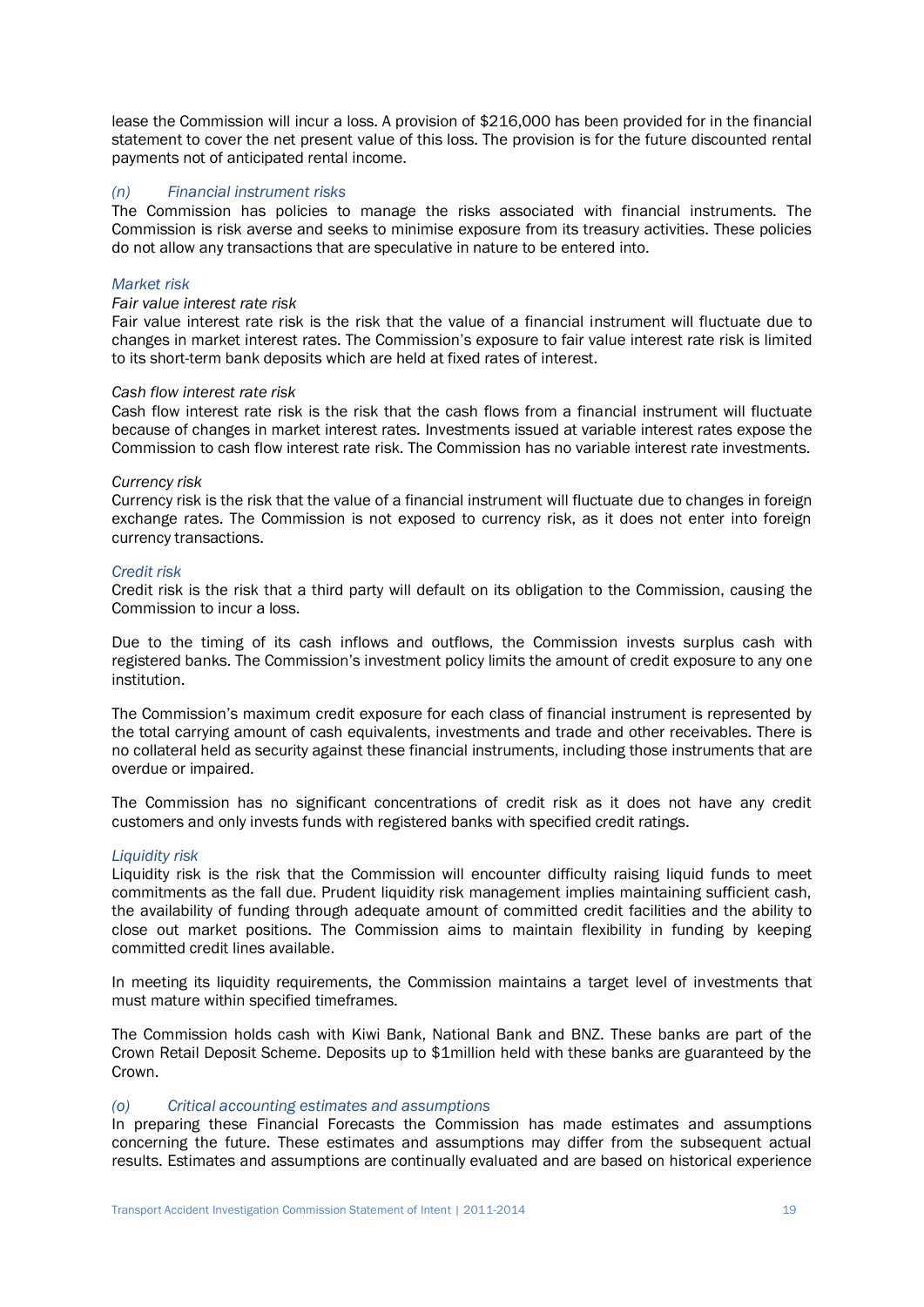and other factors, including expectation or future events that are believed to be reasonable under the circumstances. The estimates and assumptions that have a significant risk of causing a material adjustment to the carrying amounts of assets and liabilities within the next financial year are disclosed below:

#### *Property, plant and equipment useful lives and residual values*

At each balance date the Commission reviews the useful lives and residual values of its property, plant and equipment. Assessing the appropriateness of useful life and residual value estimates of property, plant and equipment requires the Commission to consider a number of factors such as the physical condition of the asset, expected period of use of the asset by the Commission, and expected disposal proceeds from the future sale of the asset.

The total cost of the sub-lease of Cigna House has been estimated and included in the current year's lease, rental and outgoings expense. This cost has been calculated by discounting the future net cash outflows of the sub-lease at a discount rate of 5%.

An incorrect estimate of the useful life or residual value will impact on the depreciable amount of an asset, therefore impacting on the depreciation expense recognised in the Forecast of Comprehensive Income, and carrying amount of the asset in the Forecast of Financial Position. The Commission minimises the risk of this estimation uncertainty by:

- physical inspection of assets;
- asset replacement programmes;
- analysis of prior asset sales.

The Commission has not made any significant changes to past assumptions concerning useful lives and residual values.

#### *Critical judgements in applying the Commission's accounting policies*

Management has exercised the following critical judgements in applying the Commission's accounting policies.

#### *Lease classification*

Determining whether a lease agreement is finance or an operating lease requires judgment as to whether the agreement transfers substantially all the risks and rewards of ownership to the Commission. Judgment is required on various aspects that include, but are not limited to, the fair value of the leased asset, the economic life of the leased asset, whether or not to include renewal options in the lease term and determining an appropriate discount rate to calculate the present value of the minimum lease payments.

Classification as a finance lease means the asset is recognized in the statement of financial position as property, plant and equipment, whereas for an operating lease no such asset is recognized.

The Commission has exercised its judgment on the appropriate classification of equipment leases and, has determined that the lease arrangement with Fuji Xerox is a finance lease.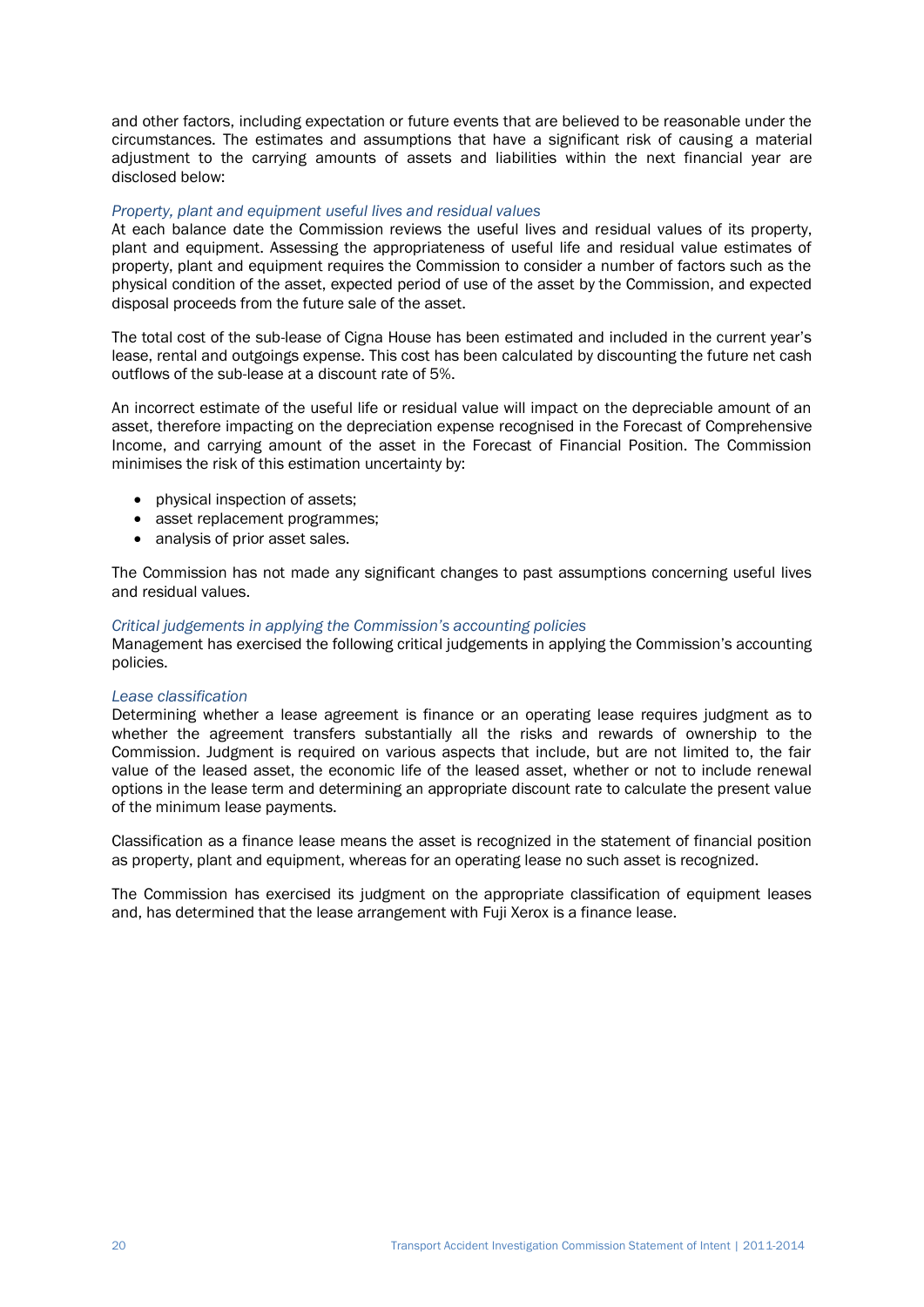## <span id="page-34-0"></span>*2011 Forecasts and Projections to 2014*

#### Cash flow projection

Figures exclude GST unless specified

| 2011 forecast and projection to 2014        |                     |          |          |                     |                     |
|---------------------------------------------|---------------------|----------|----------|---------------------|---------------------|
| <b>Statement of comprehensive income</b>    |                     |          |          |                     |                     |
|                                             | Actual              | Forecast | Forecast | Forecast            | Forecast            |
| Year ending:                                | Jun-10              | Jun-11   | Jun-12   | Jun-13              | $Jun-14$            |
| Revenue:                                    | \$000               | \$000    | \$000    | \$000               | \$000               |
| Crown                                       | 3,938               | 3,938    | 3,865    | 3,865               | 3,865               |
| Other/lease                                 | 193                 | 126      | 126      | 126                 | 126                 |
| Cost recoveries                             | 0                   | 0        | 0        | 0                   | 0                   |
| Gifted Income                               | 0                   | 87       | 0        | 0                   | 0                   |
| Profit on sale of fixed assets              | 0                   | 0        | 0        | 0                   | 0                   |
| Interest on deposits                        | 30                  | 30       | 11       | 11                  | 11                  |
| Total revenue                               | 4,161               | 4,181    | 4,002    | 4,002               | 4,002               |
| <b>Expenses:</b>                            |                     |          |          |                     |                     |
| Audit NZ                                    | 12                  | 16       | 17       | 17                  | 17                  |
| Capital Charge                              | 45                  | 89       | 0        | 0                   | 0                   |
| Commissioners' fees (excluding<br>expenses) | 147                 | 147      | 136      | 137                 | 139                 |
| Depreciation                                | 63                  | 80       | 233      | 196                 | 165                 |
| Personnel costs                             | 2,072               | 2,101    | 2,101    | 2,143               | 2,153               |
| Lease, rentals and outgoings                | 836                 | 894      | 853      | 840                 | 824                 |
| Loss on sale of fixed assets                |                     |          |          |                     |                     |
| Other operating costs                       | 877                 | 756      | 661      | 667                 | 703                 |
| <b>Total expenses</b>                       | 4,052               | 4,072    | 4,002    | 4,002               | 4,002               |
|                                             |                     |          |          |                     |                     |
| Surplus (deficit)                           | 109                 | 109      | 0        | $\mathsf{O}\xspace$ | $\mathsf{O}\xspace$ |
| Other comprehensive income:                 |                     |          |          |                     |                     |
| Total other comprehensive income            | $\mathsf{O}\xspace$ | 0        | 0        | 0                   | 0                   |
| <b>Total Comprehensive Income</b>           | 109                 | 109      | 0        | 0                   | $\mathsf{O}\xspace$ |
| Surplus (deficit) attributable to:          |                     |          |          |                     |                     |
| Commission                                  | 109                 | 109      | 0        | $\mathsf{O}\xspace$ | 0                   |
| Minority Interest                           | $\mathsf{O}\xspace$ | 0        | 0        | 0                   | 0                   |
| Crown Revenue including GST                 | 4,430               | 4,479    | 4,445    | 4,445               | 4,445               |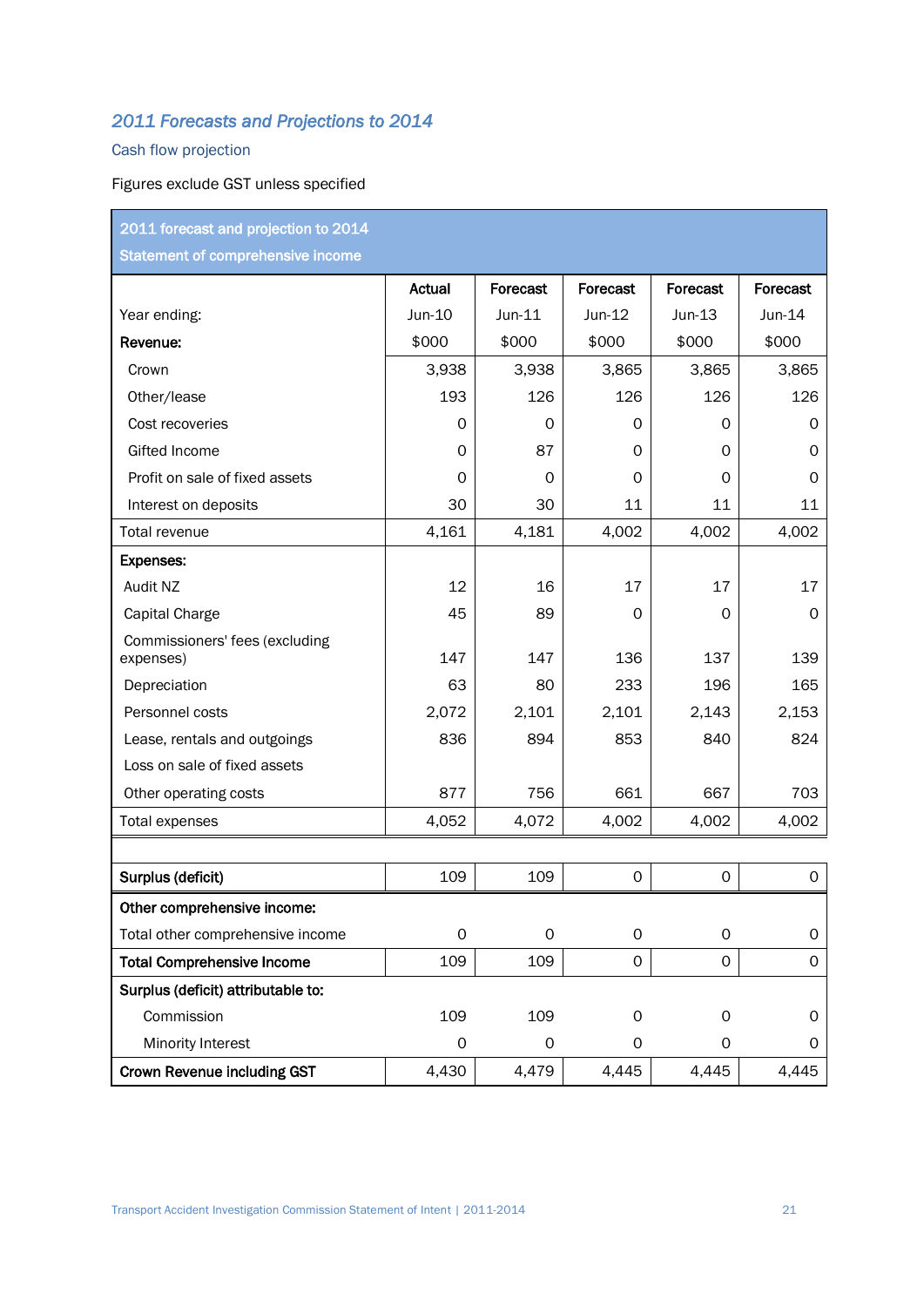2011 forecast and projection to 2014

| Statement of financial position |  |  |
|---------------------------------|--|--|
|                                 |  |  |

|                                                     | Actual         | Forecast       | Forecast | Forecast | Forecast |  |  |
|-----------------------------------------------------|----------------|----------------|----------|----------|----------|--|--|
| Year ending:                                        | Jun-10         | $Jun-11$       | $Jun-12$ | $Jun-13$ | $Jun-14$ |  |  |
| <b>Assets</b>                                       | \$000          | \$000          | \$000    | \$000    |          |  |  |
|                                                     |                |                |          |          | \$000    |  |  |
| Cash and Cash Equivalent                            | 1,359          | 627            | 727      | 795      | 860      |  |  |
| Prepayments                                         | 8              | 15             | 20       | 20       | 20       |  |  |
| Trade and other Receivables                         | 12             | 10             | 10       | 10       | 10       |  |  |
| <b>Total Non-Current Assets</b>                     | 423            | 1,205          | 1,009    | 862      | 752      |  |  |
| <b>Total Assets</b>                                 | 1,802          | 1,857          | 1,766    | 1,687    | 1,642    |  |  |
| <b>Liabilities</b>                                  |                |                |          |          |          |  |  |
| Trade and other payables                            | 141            | 140            | 118      | 110      | 110      |  |  |
| Employee benefits                                   | 168            | 180            | 180      | 175      | 175      |  |  |
| Finance Lease                                       | 89             | 58             | 31       | 6        | 0        |  |  |
| Provision for rental loss                           | 216            | 181            | 139      | 98       | 59       |  |  |
| <b>Total liabilities</b>                            | 614            | 559            | 468      | 389      | 344      |  |  |
| <b>Taxpayers' funds</b>                             | 1,189          | 1,298          | 1,298    | 1,298    | 1,298    |  |  |
| Taxpayers funds as a percentage of<br>total assets. | 66%            | 66%            | 70%      | 73%      | 77%      |  |  |
| Ratio of current assets to current<br>liabilities   | $\overline{2}$ | $\overline{2}$ | 1.2      | 1.6      | 2.1      |  |  |
| Ratio of fixed assets to total assets.              | 0.2            | 0.2            | 0.6      | 0.6      | 0.5      |  |  |
| Taxpayers' funds:                                   |                |                |          |          |          |  |  |
| Taxpayers' funds at beginning of<br>year            | 445            | 1,189          | 1,298    | 1,298    | 1,298    |  |  |
| Surplus (deficit) for year                          | 109            | 109            | 0        | 0        | 0        |  |  |
| Capital injection                                   | 635            | $\Omega$       | $\Omega$ | $\Omega$ | 0        |  |  |
| Taxpayers' funds at end of year                     | 1,189          | 1,298          | 1,298    | 1,298    | 1,298    |  |  |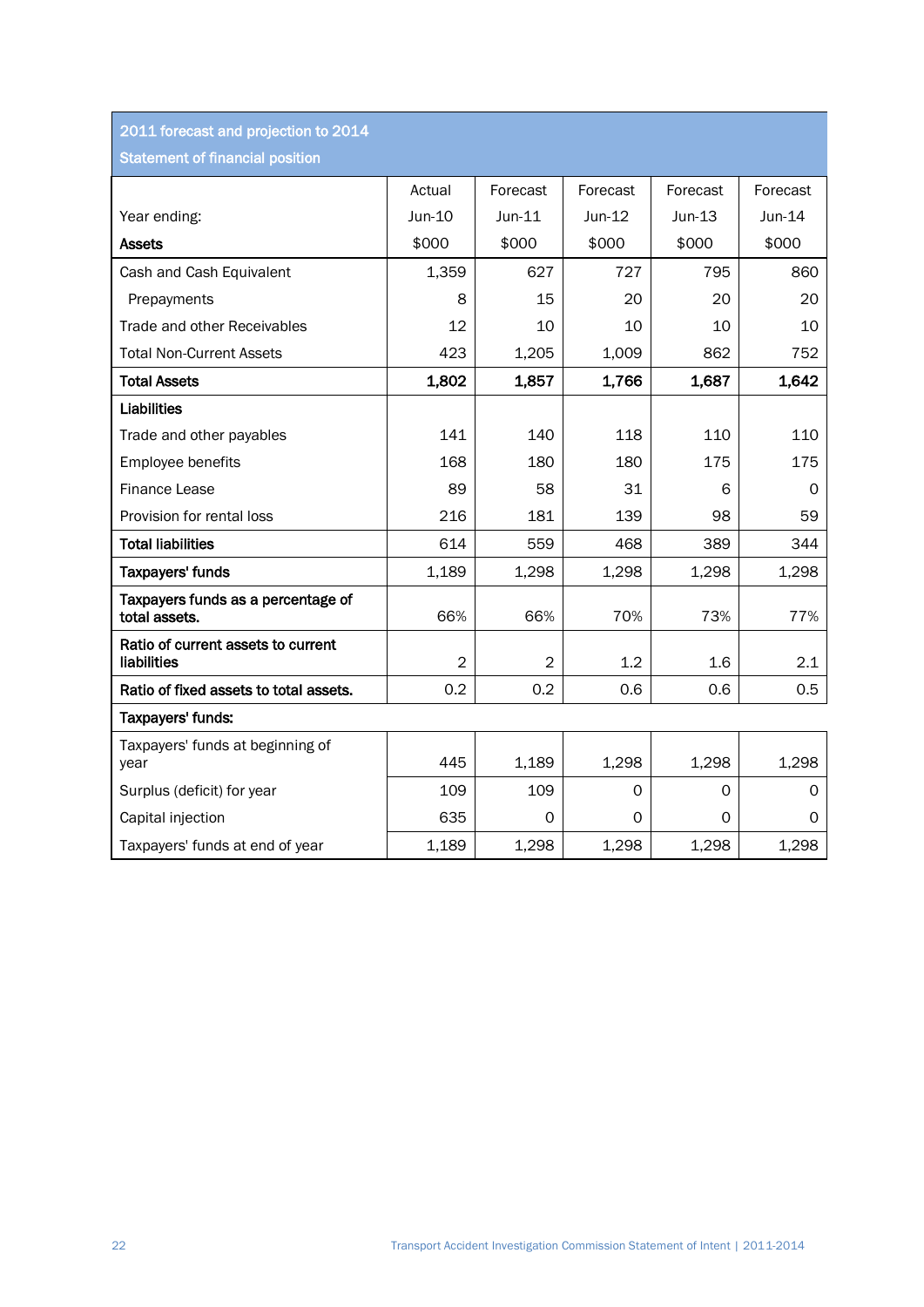2011 forecast and projection to 2014

Cash flow statement

|                                                | Actual   | Forecast | Forecast     | Forecast | Forecast |
|------------------------------------------------|----------|----------|--------------|----------|----------|
| Year ending:                                   | Jun-10   | Jun-11   | Jun-12       | $Jun-13$ | $Jun-14$ |
| Cash flows from operating activities:          | \$000    | \$000    | \$000        | \$000    | \$000    |
| Cash provided from:                            |          |          |              |          |          |
| Supply of outputs - to<br>Crown                | 3,938    | 3,938    | 3,865        | 3,865    | 3,865    |
| Other income                                   | 194      | 215      | 126          | 126      | 126      |
| Interest                                       | 30       | 30       | 11           | 11       | 11       |
| Cash disbursed to:                             |          |          |              |          |          |
| Cost of producing outputs                      | $-3,929$ | -4,320   | $-3,832$     | $-3,864$ | $-3,867$ |
| Payment of capital charge to Crown             | -45      | -45      | -89          | 0        | 0        |
| Net cash flows from operating activities       | 188      | 188      | $-226$       | 170      | 138      |
| Cash flows from investing activities:          |          |          |              |          |          |
| Cash provided from:                            |          |          |              |          |          |
| Sale of investments                            | 0        | 0        | 0            | 0        | 0        |
| Cash disbursed to:                             |          |          |              |          |          |
| Purchase of fixed assets                       | $-160$   | $-507$   | -70          | $-70$    | -70      |
| Net cash flows from investing activities       | $-160$   | $-160$   | $-507$       | $-70$    | $-70$    |
| Cash flows from financing activities:          |          |          |              |          |          |
| Cash provided from:                            |          |          |              |          |          |
| Capital contribution from<br>Crown             | 635      | $\Omega$ | $\Omega$     | 0        | 0        |
| Cash disbursed to:                             |          |          |              |          |          |
| Payment of surplus to<br>Crown                 | 0        | 0        | 0            | $\Omega$ | 0        |
| Net cash flows from financing activities       | 635      | 635      | $\mathsf{O}$ | 0        | 0        |
| Net increase (decrease) in cash held -         | 663      | 663      | $-733$       | 100      | 68       |
| Cash at beginning of period                    | 696      | 1,359    | 627          | 727      | 795      |
| Gain (loss) effect of exchange rate<br>changes | 0        | 0        | 0            | 0        | 0        |
| Cash at end of period                          | 1,359    | 627      | 727          | 795      | 860      |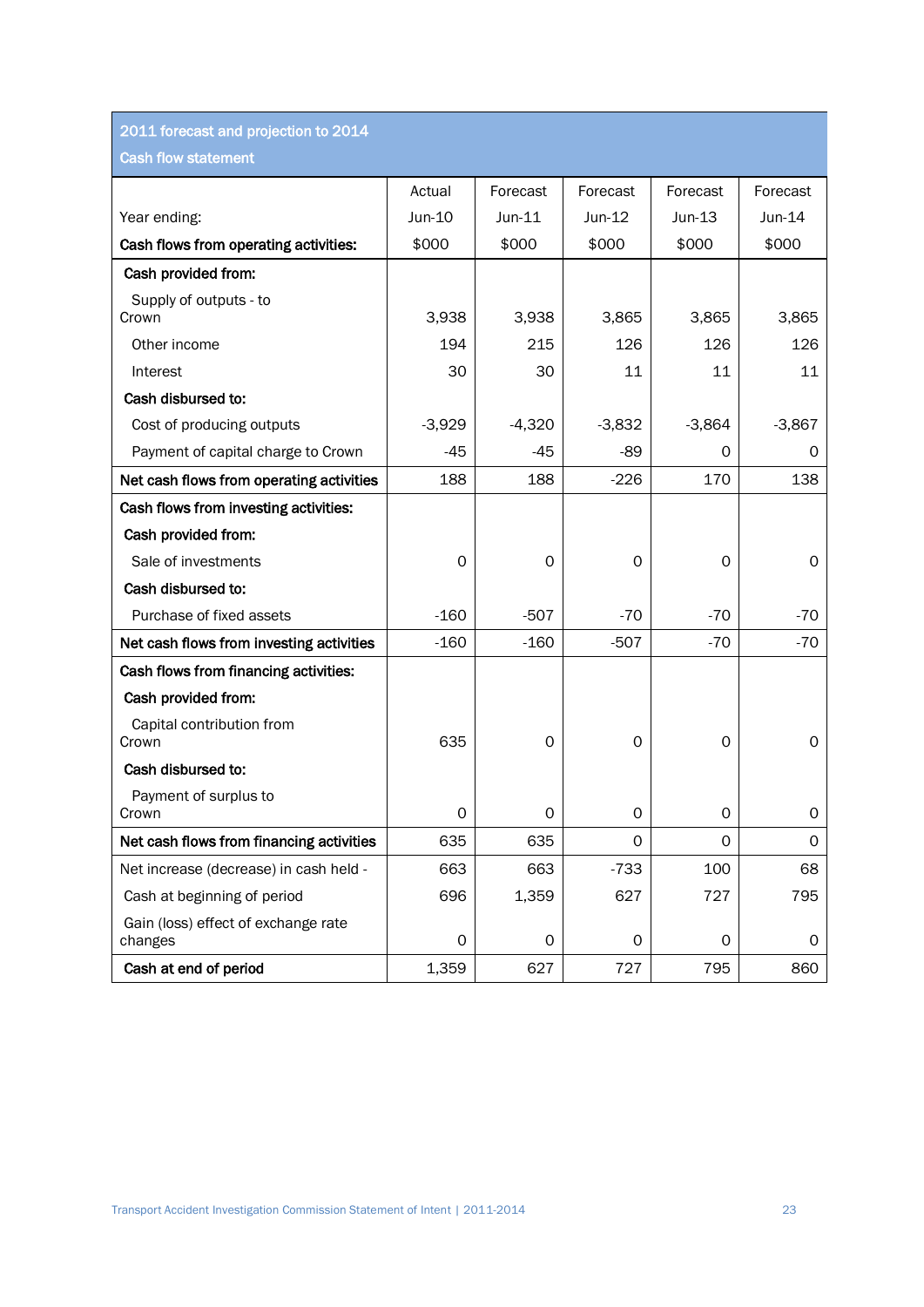| 2011 forecast and projection to 2014                                            |        |          |          |          |          |
|---------------------------------------------------------------------------------|--------|----------|----------|----------|----------|
| <b>Capital expenditure</b>                                                      |        |          |          |          |          |
|                                                                                 | Actual | Forecast | Forecast | Forecast | Forecast |
| Year ending:                                                                    | Jun-10 | $Jun-11$ | $Jun-12$ | $Jun-13$ | $Jun-14$ |
| Fixed asset programme                                                           | \$000  | \$000    | \$000    | \$000    | \$000    |
| Capital                                                                         | 635    | $\Omega$ | $\Omega$ | $\Omega$ | $\Omega$ |
| Depreciation                                                                    | 40     | 80       | 233      | 196      | 165      |
| AIMS Hardware and Software                                                      | 300    | 422      | $\Omega$ | $\Omega$ | $\Omega$ |
| Computer equipment                                                              | 10     | 35       | 30       | 30       | 30       |
| Investigation, Furniture & fittings,<br>office equipment                        | 30     | 50       | 40       | 40       | 40       |
| <b>Total acquisition cost</b>                                                   | 340    | 507      | 70       | 70       | 70       |
| 211<br>Average total acquisition cost over forecast 5 years                     |        |          |          |          |          |
| Capital expenditure as a percentage of<br>fixed assets                          | 80%    | 42%      | 7%       | 8%       | 9%       |
| 29%<br>Average capital expenditure as a % of fixed assets over forecast 5 years |        |          |          |          |          |
| Sale value of surplus capital items                                             | 0      | 0        | 0        | 0        | 0        |
| Profit/(loss) on sale of surplus capital<br>items                               | 0      | O        | 0        | 0        | 0        |
| Average sale value over forecast 5<br>years                                     |        |          |          |          | 0        |
| Avg net cost of fixed assets                                                    |        |          |          |          | 211      |

John harlan

John Marshall QC<br> **Chief Commissioner Chief Commissioner Chief Commissioner Pauline Winter QSO** 

Cauline Audinter

Deputy Chief Commissioner